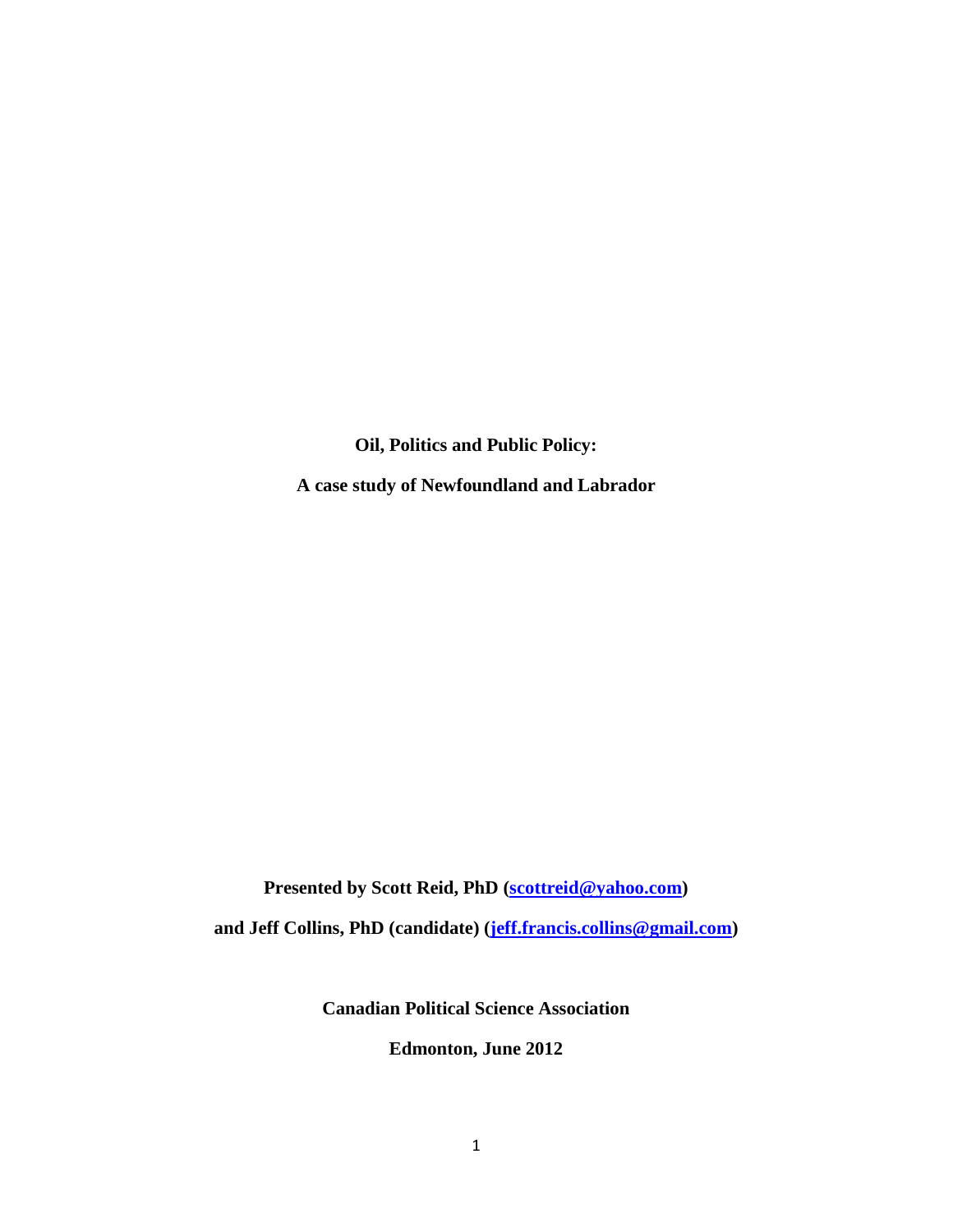### **Abstract**

### **Oil, Politics and Public Policy: A case study of Newfoundland and Labrador**

Oil has been seen as both a blessing and a curse. This paper explores the impact which the oil industry has had on politics and public policy in Newfoundland and Labrador. It applies the concept of the "Paradox of Plenty" (Karl, 1997) to the situation in Newfoundland and Labrador. The "Paradox of Plenty" is that sudden riches from natural resource development often alter not only the economy of the state, but also government institutions, in ways which are often detrimental to the long term development of the producing jurisdiction. Policy documents, media reports, statements by politicians, exchanges in the House of Assembly and various other sources are used to construct an overall understanding of the impact on politics and public policy in the province. Comparisons are made to other oil producing jurisdictions including: Alberta, Norway and Scotland. The paper identifies alternative development strategies available to the province based on an analysis of oil development in these other jurisdictions.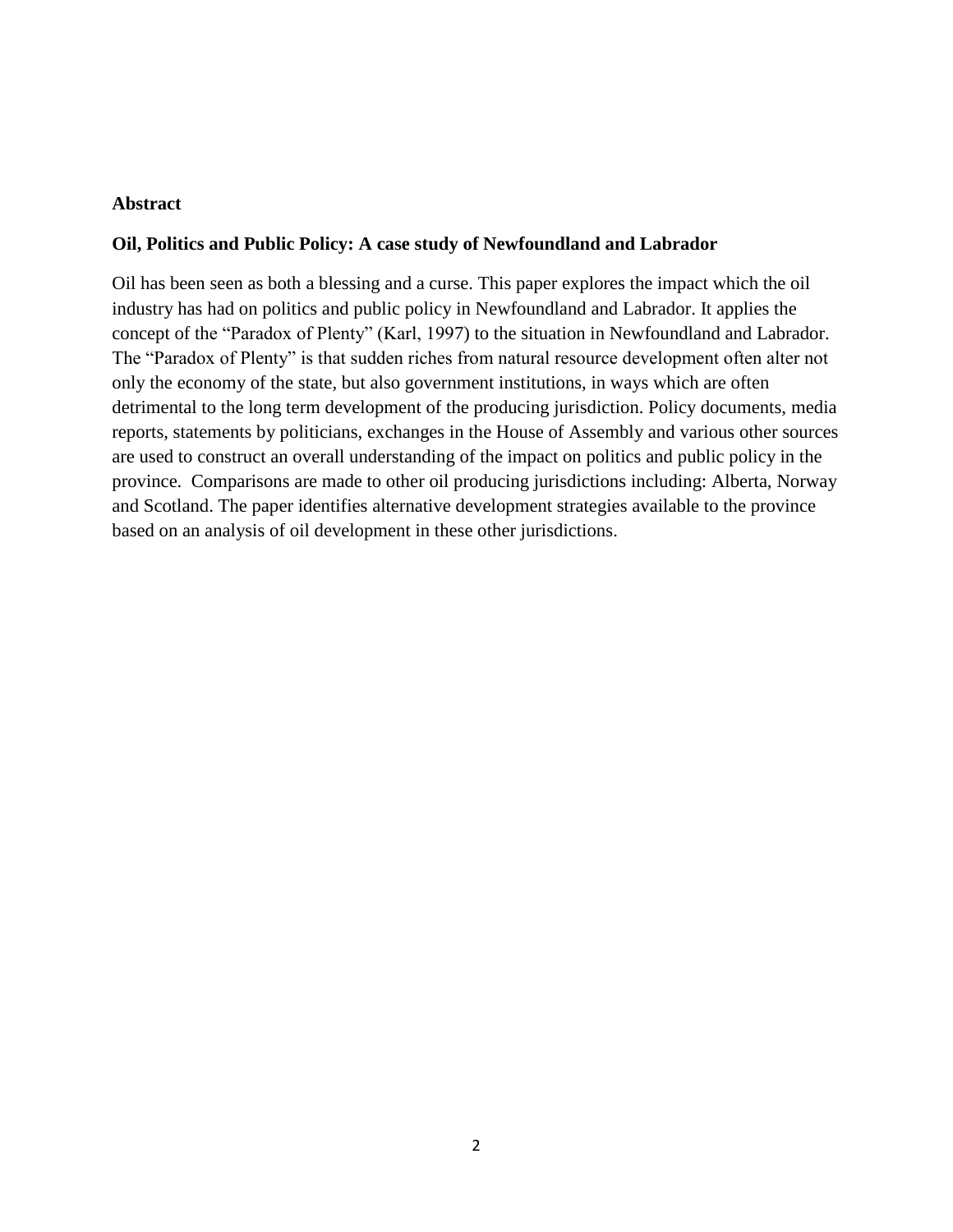#### **Introduction**

The random events of nature that placed oil and gas off the coast of Newfoundland and Labrador began hundreds of millions of years ago (Deffeyes, 2009; Downey, 2009). Sunlight beamed down upon the ocean and started a process that would eventually result in the oil that we use today. The first step in this long process was the phytoplankton or plants that live near the water surface where there is enough sunlight to support their growth. Other zooplankton or small animals that feed on other plankton were also present. In this environment millions of years ago these tiny plankton settled to the bottom of the ocean and accumulated in large quantities. Over time this organic matter mixed with mud and got buried under heavy layers of sediment. The resulting high level of heat and pressure caused this organic matter to chemically alter. Over hundreds of millions of years it transformed into the liquid we know as oil and in some cases formed into gas. Through the randomness of the process this liquid oil is of different qualities and requires different degrees of refining before it can be used. A similar process occurred on land where plants formed the basis for the development of coal. This paper is about how the people of the province of Newfoundland and Labrador, who by this fluke of nature happened to be located next to such a valuable resource, make decisions related to the development of this resource and how this influences their continued prosperity.

When some of the first Europeans settlers came to Newfoundland and Labrador they were in search of a different kind of oil. Basque whalers in the 1500s and possibly earlier came to the coast of eastern Canada in pursuit of whale oil which was used to light the streetlamps in the cities of Europe (Cadigan, 2009). Before the latter half of the  $18<sup>th</sup>$  century energy needs for industry usually came from human and other animal sources. Also, windmills and watermills provided energy to grind grains, saw wood or pump water. Wood or peat was often used to provide heat. With the coming of the industrial revolution coal and later petroleum were used to fuel steam engines (Freese, 2003; Yergin, 2009). The invention and increased use of the internal combustion engine drove the demand for oil to produce products such as gasoline and diesel oil which had previously been over abundant by-products of the refining of the main petroleum product of the time, Kerosene which was still widely used in household lamps (Yergin, 2009).

It was during this period that oil began to be transformed from just another commodity into the strategic resource that it is today. The amount of energy it holds in such a compact space in combination with the fact that it is relatively easy to transfer from its source to where it would be used gave it advantages over other fuels. In recent years, although increasing concerns have been raised about environmental problems of burning fossil fuels, oil is still the major source of energy for the world (Downey, 2009).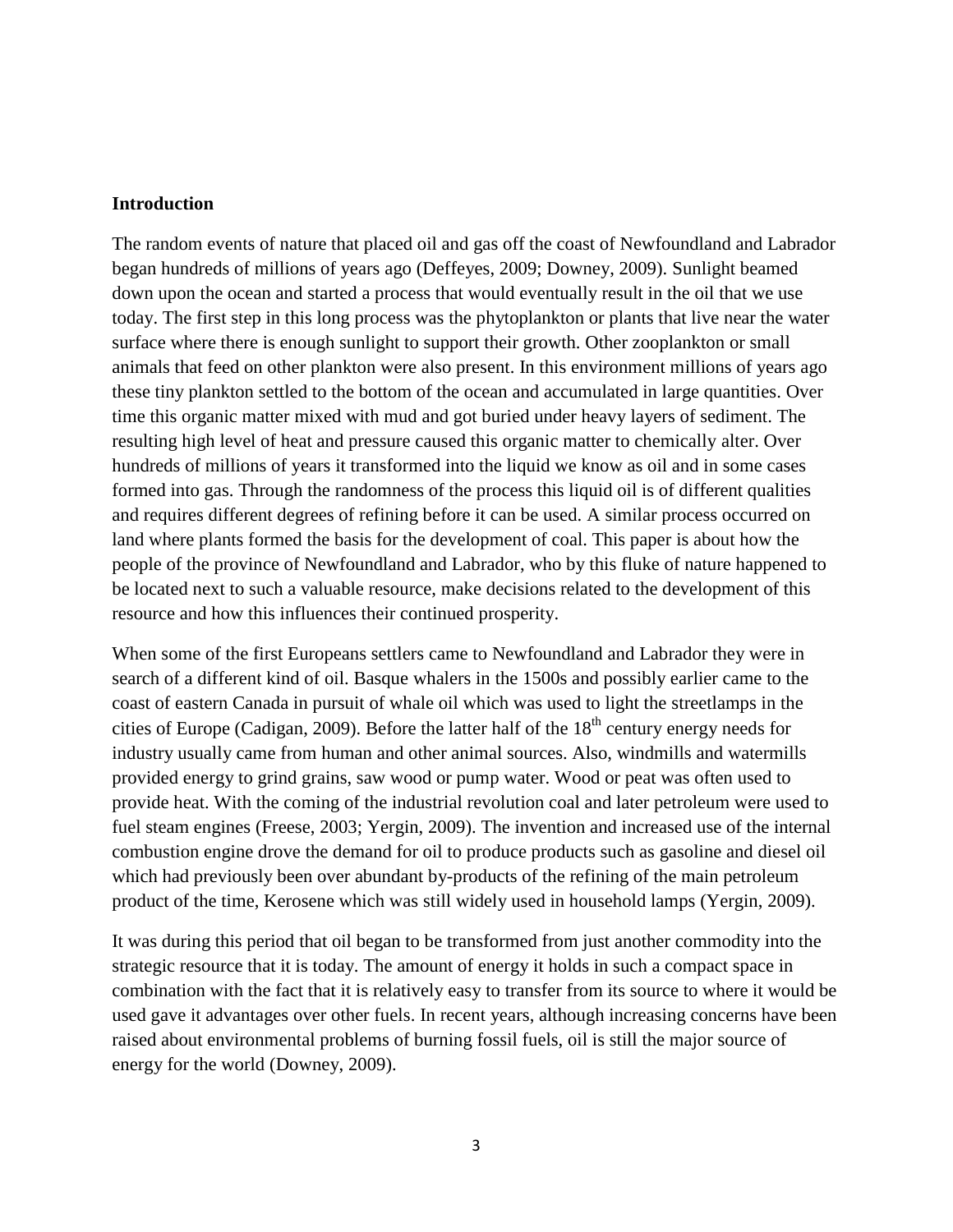Much academic debate has focused on the impact of oil development on regions where this valuable resource has been found. Newfoundland and Labrador is a relatively new oil producing area of the world and presents an understudied case of how the presence of oil revenues impacts the politics and the economy of a producing jurisdiction. Oil is the largest contributor to provincial GDP on an industry basis. There are three active offshore oil projects: Hibernia, Terra Nova and White Rose. The fourth major project (Hebron) is scheduled to produce first oil in 2017. Between 1997, when the first oil from Hibernia occurred, and 2010 provincial real GDP grew by 58.8%. It is estimated that almost half of this growth was directly attributable to oil production (Government of Newfoundland and Labrador, The Economy 2012).

The purpose of this research is to explore the impact which the oil industry has had on politics and public policy in Newfoundland and Labrador and to examine those events in relation to Terry Lynn Karl's (1997) concept of the "paradox of plenty". This paper is significant for two main reasons. First, it provides insight into the particular circumstances in the Province of Newfoundland and Labrador and offers insight for public policy decision makers in the province. Second, it provides another case which can be used for comparison purposes and to test political and economic theories related to resource development.

## **Literature review:**

In this section of the paper an overview of literature related to this topic will be provided. Three categories of literature are examined: (1) that providing an overall background and global context for the study; (2) that which focuses on how oil development has impacted on politics and public policy in other jurisdictions; and (3) literature related to the impact of oil on politics and public policy in Newfoundland and Labrador. An examination of this literature will provide a basis for analysis of data related to Newfoundland and Labrador.

Daniel Yergin's (2009) book *The Prize* provides a comprehensive overview of the history of the oil industry from its earliest beginning to evolving into the strategic economic role that it has in global politics and economics today. He documents the early days of the industry in the United States and the shift of the US and Europe from domestic sources to dependence on sources based in other countries. This dependence set the stage for the supply disruption and price increases of 1973 which lead to a global hunt for new oil especially in countries considered to have stable political environments. Tom Bower (2009) in his comprehensive look at oil as a strategic resource, offers an assessment of recent events in the oil industry. He provides insight into how various actors in the oil industry struggle to gain control of sources of crude oil which has become an essential commodity for modern society. His work builds on that of Anthony Sampson (1975) who in his book *The Seven Sisters* described the relationship between the seven major oil companies and OPEC.

Other themes developing in recent literature relate to the concept of peak oil (Deffeyes, 2009; Heinberg, 2005; Hirsch, 2005 and Simmons, 2005: Tertzakian, 2006) and the possibilities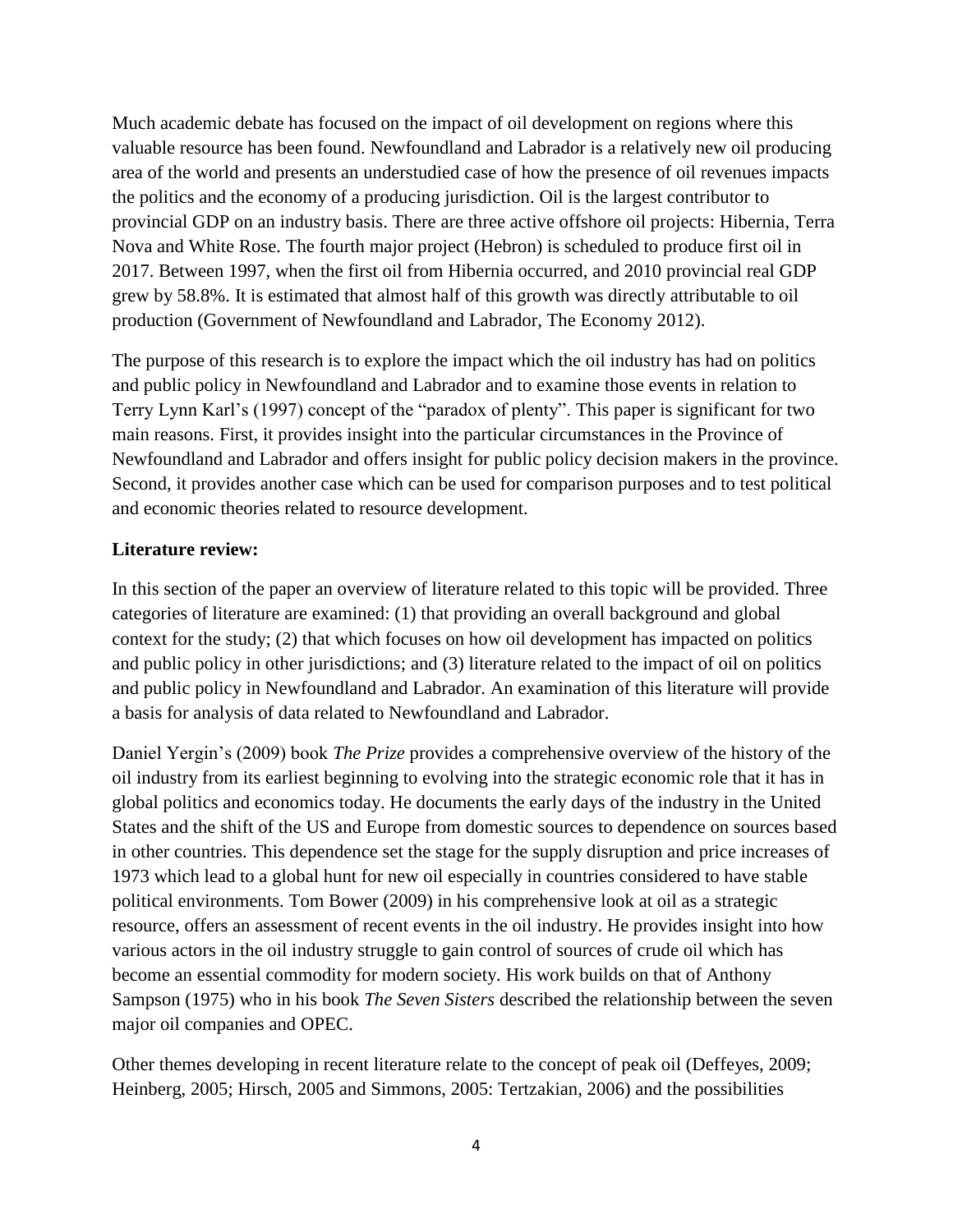presented by alternative energy sources (Smil, 2008;Yergin, 2011). Kenneth Deffeyes (2009) provides an update on the controversial and dire predictions of geophysicist King Hubbert who in 1956 predicted US oil production would peak in the 1970's. Drawing on his experience as a geologist Deffeyes explains the origin of oil, the geology of finding oil and the technology used to extract it. Based on his understanding of these factors he makes the case that the world will soon reach peak oil and this will have significant consequences for economics and international politics. Tertzakian (2009) documents the growing appetite for energy resources in both the wealthy and developing nations of the world which he claims is unsustainable. He believes changes in practice along with changes in technology will help curb the unsustainable trend. Smil (2010) examines alternatives to present sources of energy and concludes that many of them are far from proven. He predicts continued reliance on traditional sources of energy and a slow transition over decades to other energy sources. This conclusion is similar to that of Yergin (2011) in his latest book, *The Quest: Energy, Security, and the Remaking of the Modern World*, in which he examines the current energy environment and explores the possibility of alternative sources. Rather than reaching a peak and then having a steep decline which would result in catastrophic event, he puts forward the concept of a "plateau" involving "decades of further production growth before flattening out into a plateau - perhaps sometime around mid-century – at which time a more gradual decline will begin" (p.227).

The theoretical framework for this paper which will be explained further in the following section is the "Paradox of Plenty". This widely accepted theory is that sudden riches from natural resource development often alter not only the economy of the state, but also government institutions, in ways which are often detrimental to the long term development of the producing jurisdiction (Karl, 1997). This theory is supported by the work of many researchers and academic writers. Shaxson (2007) examines the negative impact which oil production has had on many countries in Africa in terms of corruption, authoritarianism and misguiding the economy of various countries. This analysis is also supported and further documented by Ghazvinian (2007) who also examined the impacts in Africa. Not everyone however agrees with this theoretical position. Dunning (2008) challenges the theory put forward by Karl (1997) and others, contending that in some cases resource wealth may bolster democracy. He points to countries that seem to have avoided the resource curse such as Botswana, Norway, Australia and Canada as evidence that resource rich countries do not necessarily suffer economically or their governments become more authoritarian. Luong and Weinthal (2010) explore ownership structures and institutions in Soviet successor states and argue that oil is not necessarily a curse in all jurisdictions. The weakness or absence of government institutions, while correlated with the resource curse in the developing world is not the problem, rather it is ownership structures of who owns and controls the resource sector.

Leah Fusco (2006) provides a comparison of energy policy development in the USA, Canada, Britain and Norway. At the beginning of her analysis she notes that two issues constantly come up in countries with oil resources; (1) how to produce oil so it benefits the economy of the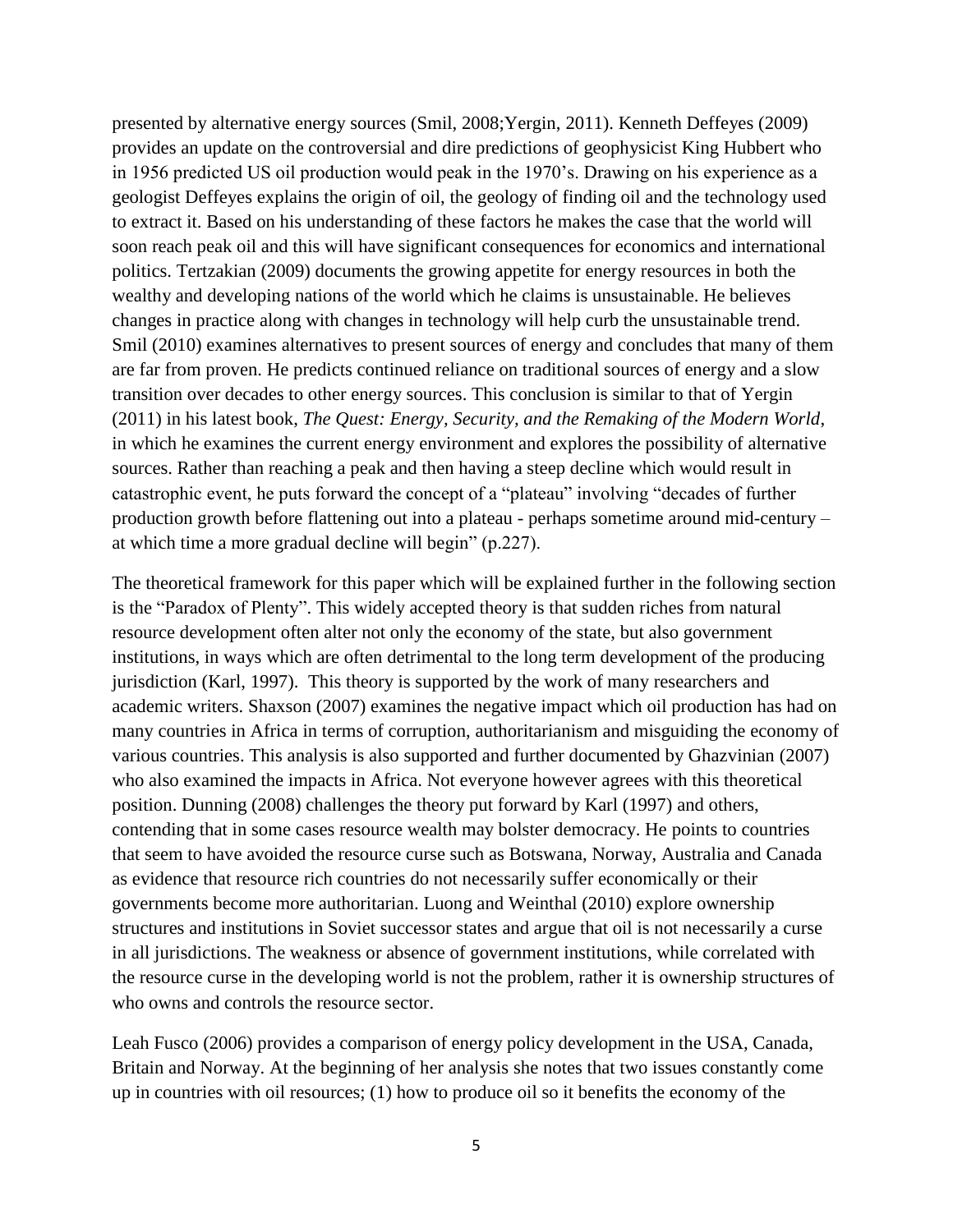country, and (2) how to ensure adequate and secure supplies of oil for its people. The strategy in the USA while changing with various administrations has involved the use of foreign policy to gain more control of oil producing regions, not only in the Middle East, but also those in friendly politically stable countries such as Canada and Mexico through trade agreements. Canada, like many countries, in the 1970s and 1980's moved towards more control of its own resources but since the late 80s has moved towards a more globalized open market approach to resource development. In a similar way Britain also changed its development approach as the country moved from a Labour government promoting nationalization to the Thatcher Conservatives who favoured more deregulation and liberalization. In Norway the national oil company approach and demands for local benefits from oil persisted longer. Given the economic and political environment of the 1970s and 80s, and the relative prosperity of the country before the discovery of oil, Norway was able to bargain effectively with international companies.

The OPEC oil shock of 1973 and the second oil market upheaval in 1979-80 caused many countries to re-evaluate their oil dependency and to search for ways to secure adequate supply. The Canadian government's reaction to this shock was the National Energy Policy (NEP) a program that from the very start engendered controversy (Fossum, 1997). The main themes of the program involved the 'Canadianization' of the oil industry through a series of actions rather than the more controversial nationalization that had been undertaken in other countries. It involved a series of actions to regulate energy prices, taxes on oil and gas production and provided substantial incentives for exploration work in the North and offshore. This would also involve the expanded use of Petro-Canada, a state owned oil company, set up as a result of a promise in the 1974 election campaign. When the Mulroney government was elected in 1984, oil prices had fallen, relieving anxiety and eroding support for the NEP even in central Canada. The new government took a more market driven strategy to managing oil resources and eventually privatized Petro Canada and eliminated the generous incentives for exploration in the North and offshore.

Several works have documented the impact which oil development has had on Alberta politics and public policy. David Wood (1985) provides an insider's view of the politics and public policy initiatives of Premier Peter Lougheed as Alberta started to be more assertive within the Canadian confederation from the period 1971 to 1985. The book offers insight into the provinces view of the NEP (National Energy Policy) and the Lougheed administration's efforts to pressure the federal government to abandon this policy. The work also demonstrates Alberta's Heritage Fund approach to managing oil revenues.

Timothy Le Riche (2006) offers an overview of the development of the Alberta Oil industry from the first discoveries in the Turner Valley in 1914, Leduc in 1947 and the continuing development of the oil sands. The work provides background on the importance of both individual efforts and government involvement in the early days of the development of the industry. As with oil development on the east coast there were jurisdictional battles with the federal government and disputes with the oil companies about royalty regimes. Also, similarities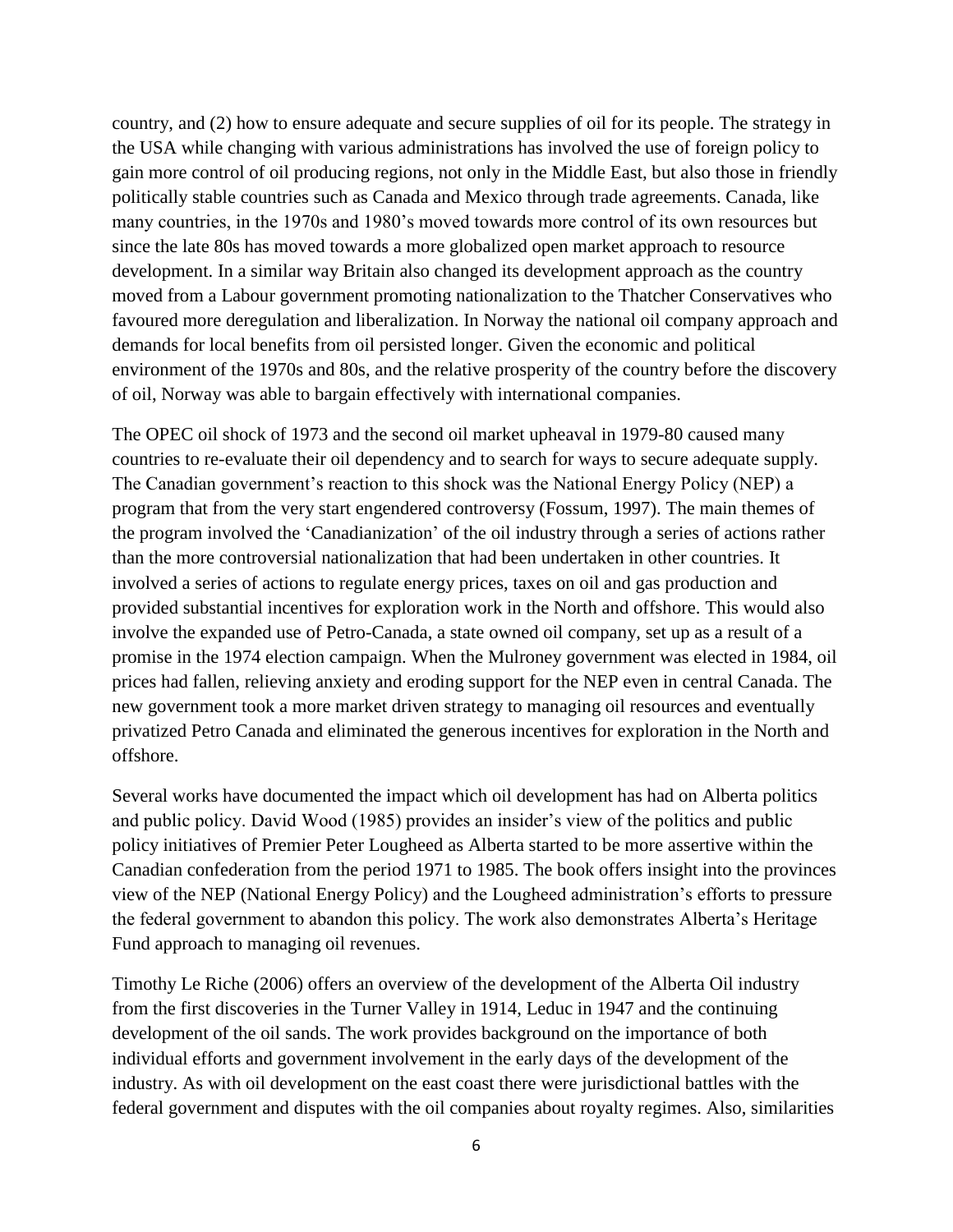were evident in the initial difficulty getting the industry started and the importance of critical events such as the energy demand during World War II and the OPEC actions in the 1970s in pushing forward new production.

Larry Pratt (1985) more explicitly connects the development of oil in Alberta and the situation in relation to resource development in Newfoundland and Labrador. In an address in honour of David G. Alexander he connects the issues of regionalism and devolution of power within Canada relating to the NEP of the 1970's. He makes the argument that both the NEP and federal fisheries mismanagement on the east coast are examples of how regional development is sacrificed because national policy makers do not take into account peripheries of the country. He then provides a critical examination of the NEP and how it reinforces the belief "that central Canadians continue to regard the west as little more than a resource-rich hinterland" (p.178). He provides evidence of the adaptability of multi-national oil companies to any regulatory regime and a willingness on their part to work in any political environment as long as there is an acceptable rate of return.

Several authors provide evidence that much has changed since the 1980's when Pratt critiqued the "myopic" indifference of national policy. Trevor Harrison and Gordon Laxer (1995) note that Alberta's political culture has been shaped by a series of political crises which have necessitated a rallying together to support the provincial government. Such events over an extended period of time have led to a form of "quasi-nationalism" (p.5). In presenting a collection of articles they contend that Alberta's views are now influencing broader Canadian politics and public policy. Rovinsky (1998) provides a historical account of the "ascendancy" of Western Canada in Canadian policy making. Because the region is booming he contents it is having greater influence in the political and economic life of the country. He also predicts that the changes happening in the 1990's could lay the foundations for a profound reshaping of the Canadian political landscape. This prediction of 14 years ago certainly seems to have been validated by events in Canadian politics since that time.

Christopher Harvie (1994) provides a chronology of events and a critical analysis of the impact of North Sea Oil development on Scotland. He documents the growth of Scottish Nationalism based on the development of oil and the battle to get additional local economic development from the oil industry. Unlike Newfoundland and Labrador, Scotland had a history of industrialization and shipbuilding which had established interests which demanded more industrial benefits. He also makes comparisons between the benefits achieved by Norway from its offshore oil and those achieved by Scotland because of the differing development policies.

Norway is often seen as a model country that has developed its oil resources in the right way. Part of the explanation of this may be in the observation of Walter Galenson (1986) that Norway was one of the few countries to discover oil while they were already relatively wealthy. Thurber and Istad (2010) emphasized that Norway also had the advantage of having "a mature, open democracy as well as bureaucratic institutions with experience regulating other natural resource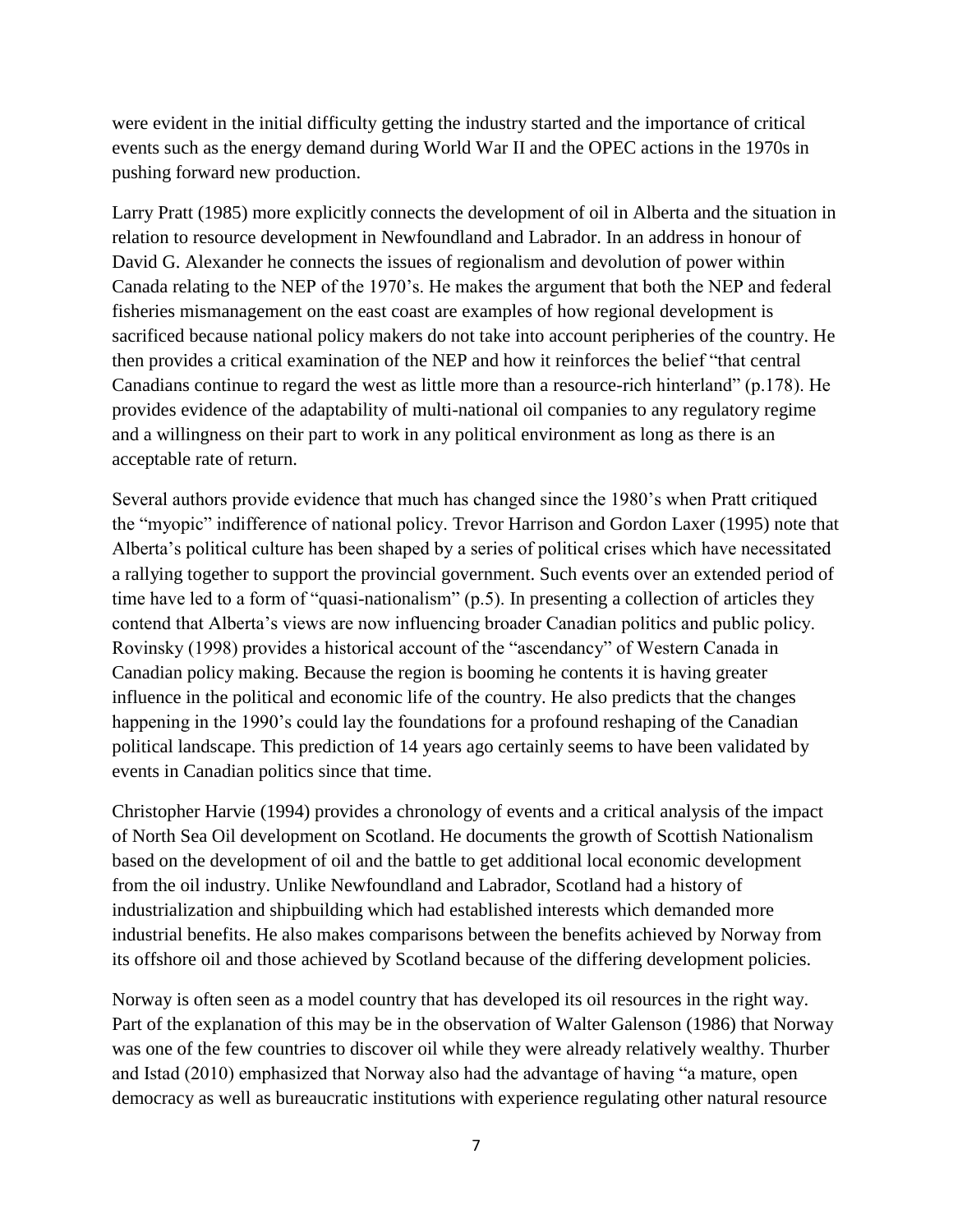industries" (p.6). They go on to make six principal observations from their research on the Norwegian petroleum model: (1) Norway's policy orientation from the start was focused on maintaining control over the oil sector, as opposed to simply maximizing revenue, (2) the importance of having a skillful bureaucracy operating within a mature and open political system, (3) Statoil, the state owned oil company, had an important role in developing Norwegian industry and technological capability, (4) the formal relationship between Statoil and government has become more arm's-length as Norway's resources and oil expertise have matured, (5) despite the arm's length relationship there has been strong support for Statoil becoming competitive internationally, and (6) it is doubtful if being a state owned oil company provides any benefits in opening resource access around the world (p. 6-10).

The creation of the Government Petroleum Fund by the Norwegian government in 1990 was triggered in response to the deep recession caused in Norway by oil price drops in 1986. Also the way which the fund was established allowed for non-oil budget deficits to be covered each year by withdrawals from the fund not to exceed the annual real rate of return on the fund capital. The fact that the fund's capital was invested outside Norway avoided the "Dutch Disease" common in oil economies and also further diversified the country's exposure to petroleum-related economic volatility (Fusco, 2006: Thurber and Istad, 2010).

Doug House (1982) writing at the time when the dispute for control of offshore resources was still ongoing, set out to explain the context of this issue. He starts by explaining that the more assertive style of Premier Peckford at the time was very popular politically in his own province. He contrasted Smallwood's style as a partner with the federal government to industrialize the province whereas Peckford saw control of resource development as a starting point for linkages back to local servicing and manufacturing. House notes that, similar to the stance taken by Premier Lougheed in Alberta, Peckford's approach involved confrontation with the federal government.

Hiller (1987) provides an overview of emerging nationalism in the province during the 1980's. While he notes that the factors leading to nationalism in Newfoundland and Labrador are rooted in historic factors and ethnicity, the discovery of oil accentuated these existing tendencies.

> The extraction of this new resource, the employment it would provide, and the multiplier effect throughout the society appeared to signal a rejuvenation of the provincial economy. … The fight for ownership of offshore resources became symbolic of the desire to enhance regional control over the pace and the nature of development in order to reduce or eliminate the province's dependence position. (Hillier, 1987, p. 263)

Like in other countries, nationalism in Newfoundland and Labrador he notes has been fostered by a growing middle class. He contends that it is this growing middle class which supports province building and their influence is being felt as they take positions within the civil service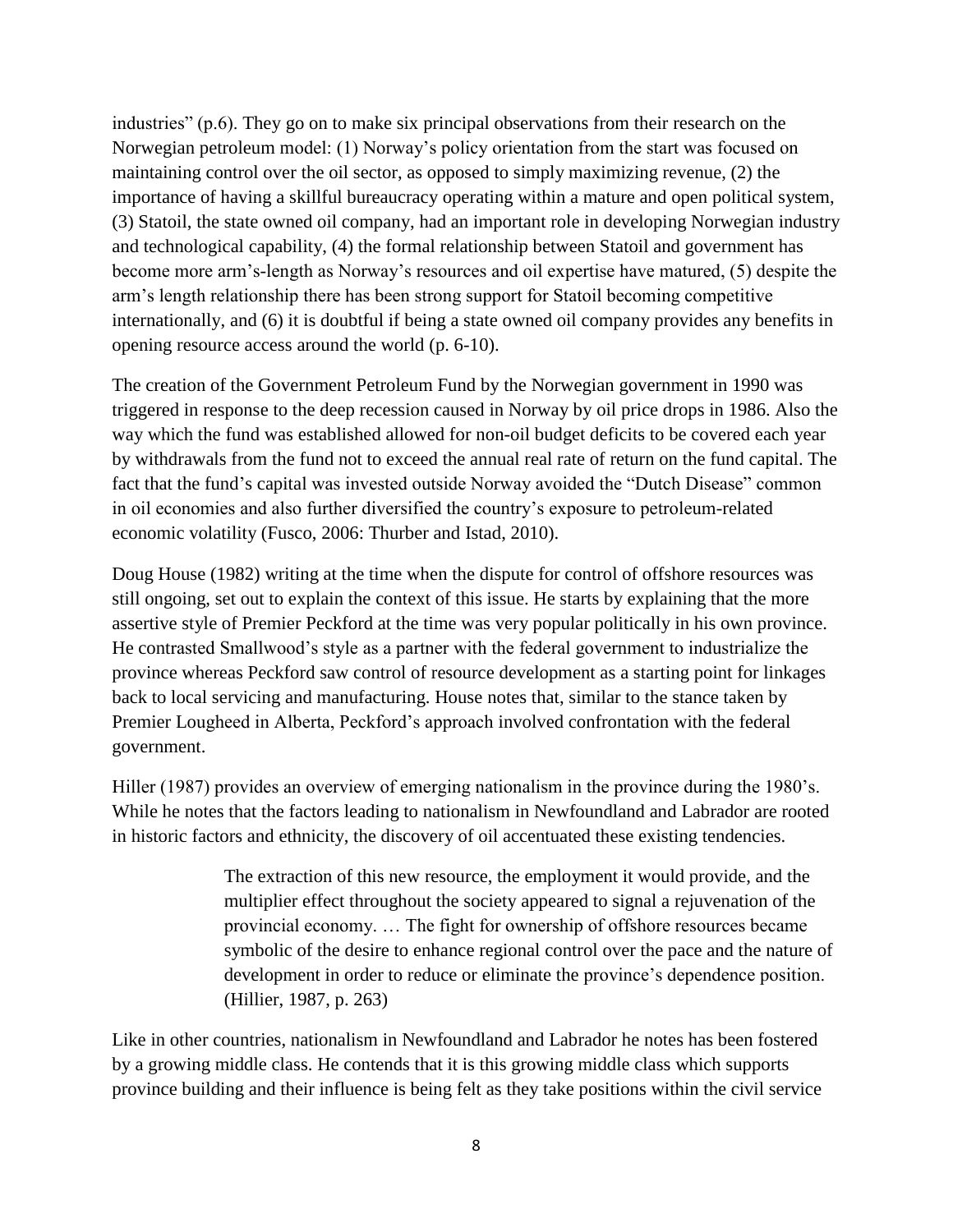and leadership roles in their communities. To support his case he references an earlier article by Overton (1979) related to the emergence of neo-nationalism based on a romanticisation of the traditional way of life in the province by this new urban middle class. Hiller concludes by hypothesising, based on similar phenomenon in both Nigeria and Scotland, that oil development can result in a new articulation of dormant nationalism based on "the necessary impetus and selfconfidence needed to challenge existing structures" (p. 271). The rise of nationalism as a result of oil development has been noted by other writers as well. Yergin (2009, p.545) explains the occurrence in Iran as the Shah in the 1970s attempted to establish himself as a world leader and re-establish the ancient Persian Empire and Karl (1997, p.124) explains how the plans for "La Gran Venezuela" was partly driven by national pride.

Fusco (2007) provides an overview of the offshore oil development and places these events in a broader historical context of both the province and the country. This review examines the role of the NEP and the disputes for control starting in the 1970s and continuing into the 2000's. The paper also provides insight into the negotiations between governments and oil companies in relation to the development of Hibernia, Terra nova, White Rose and Hebron Oil fields. Sinclair (2008) provides an examination of the various factors which resulted in the provincial government reaching a favourable agreement with major oil companies for the development of the Hebron field. At one point the prospects of development were looking dim, the consortium had announce they were abandoning the project and claimed that once they had dismantled the development team it would take at least two years to restart the project. The main points of contention were the province's demand for an equity stake in the project as well as the introduction of a super royalty level which would take effect when oil prices were exceptionally high. Sinclair argues that the Chevron-led consortium negotiated from a point of weakness given the already tight and declining supply of oil combined with an increasingly unstable investment climate elsewhere at the time. This combination of factors resulted in a development agreement where the province got most of what it wanted.

Marland (2010) examines the nationalist language used by Premier Williams in relation to resource development. While placing the recent resurgence in nationalism in the province in a broader theoretical framework of economic nationalism he also provides a historical context for its development. His examination of Williams populist nationalism focuses on the federalprovincial disputes related to offshore oil revenues and development. The details of this dispute are documented by Bill Rowe (2010) who was one of the participants in the initial dispute with the Martin government. Marland also notes that the populist nationalist rhetoric also led to a more authoritarian approach to government and aggressive attacks upon critics both internal and external. He also contends that while the current form of nationalism has resulted in demands for changes in the way outsiders perceive and treat the province, it has not been internalized to the point where the people of the province demand internal reforms.

This literature review has provided an overview of literature related to the global context of this study, how oil impacts on public policy in other jurisdictions and also literature related to oil,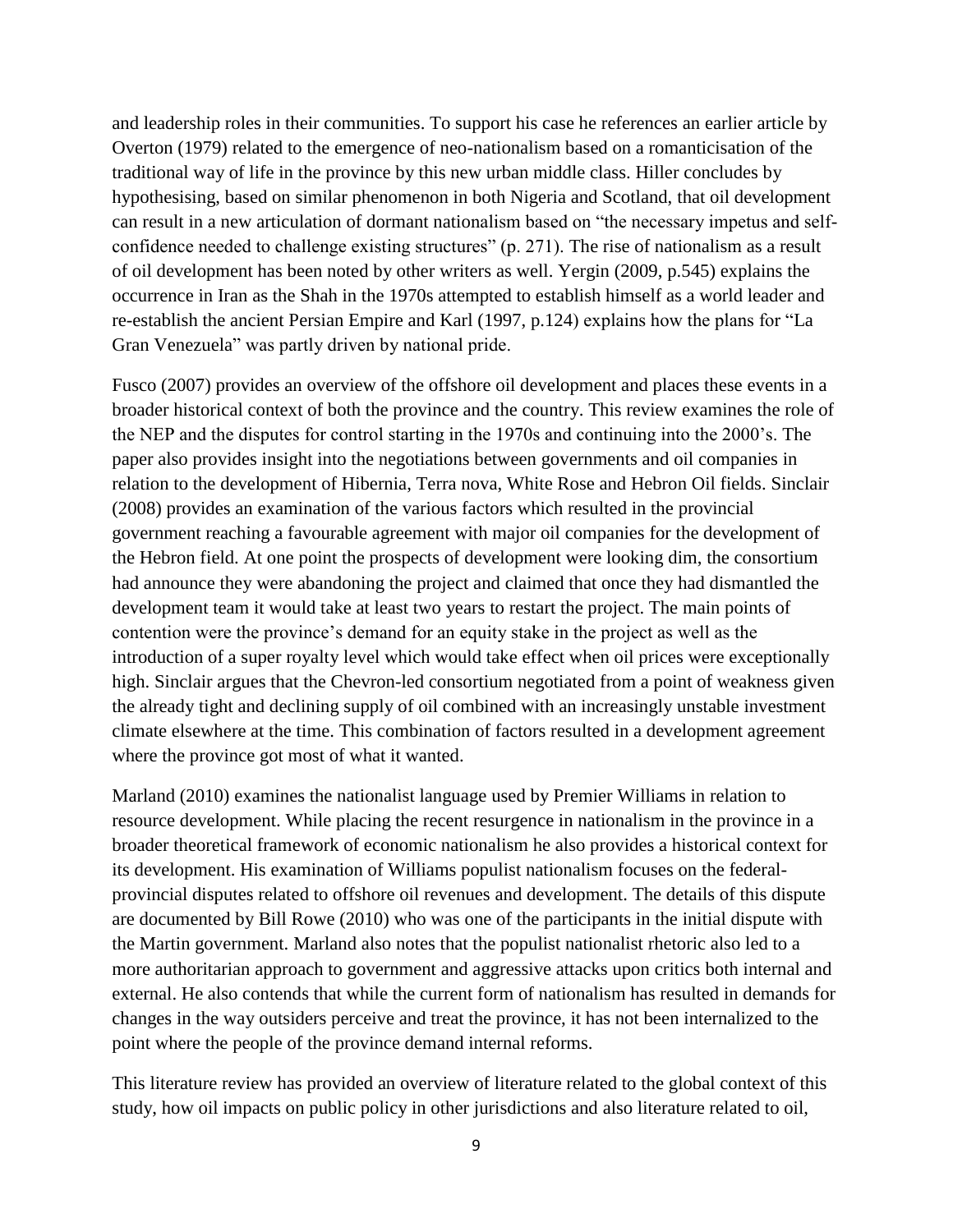politics and public policy in Newfoundland and Labrador. It highlights the complex global nature of the oil industry and the similarities between jurisdictions. This background literature as well as the theoretical framework to be examined next will provide a basis for analysis of the situation in Newfoundland and Labrador.

## **Theoretical Framework**

Put simply the "paradox of plenty" is that sudden riches from natural resource development often alter not only the economy of the state, but also government institutions, in ways which are often detrimental to the long term development of the producing jurisdiction. Terry Lynn Karl (1997) started her analysis of the impact of oil on countries where it was discovered by asking some fundamental questions.

> Why have oil exporters apparently been unable to translate their fabulous windfalls into self-sustaining, equitable and stable development paths? Are their disappointing outcomes the result of coincidental but similar decision errors in each country, or can they be attributed to an overriding structural determinism linked to petroleum that inevitably produces economic deterioration and political decay? In sum, what is the impact of oil booms on oil-exporting countries? (Karl, 1997, p.5-6)

For many years before Karl's analysis economists accepted the concept of Dutch Disease to explain how bonanza type development in one sector of the economy causes problems in other sectors. The term was first use by the news magazine *The Economist* in 1959 to describe the situation which developed when gas was discovered off the coast of the Netherlands, but has since been applied to many other locations. For example new petroleum development or dramatic increases in oil prices would cause problems in the agriculture or manufacturing sector as capital and labour shifted to growth within the service sector. This shift of emphasis in the economy based on a non-sustainable resource leaves the country worst off after the resource is gone.

Karl contends that her study is different from these earlier theories in that she focuses on the manner in which policy choices are structured. Her general argument is;

> Commodity led growth introduces changes in prevailing notions of property rights, the relative power of interest groups and organizations, and the role and character of the state vis-à-vis the market. These institutions changes subsequently define the revenue basis of the state, especially its tax structure. How these states collect and distribute taxes, in turn create incentives that pervasively influence the organization of political and economic life and shapes government preferences with respect to public policies. In this manner, long-term efficiency in the allocation of resources is either helped or hindered, and the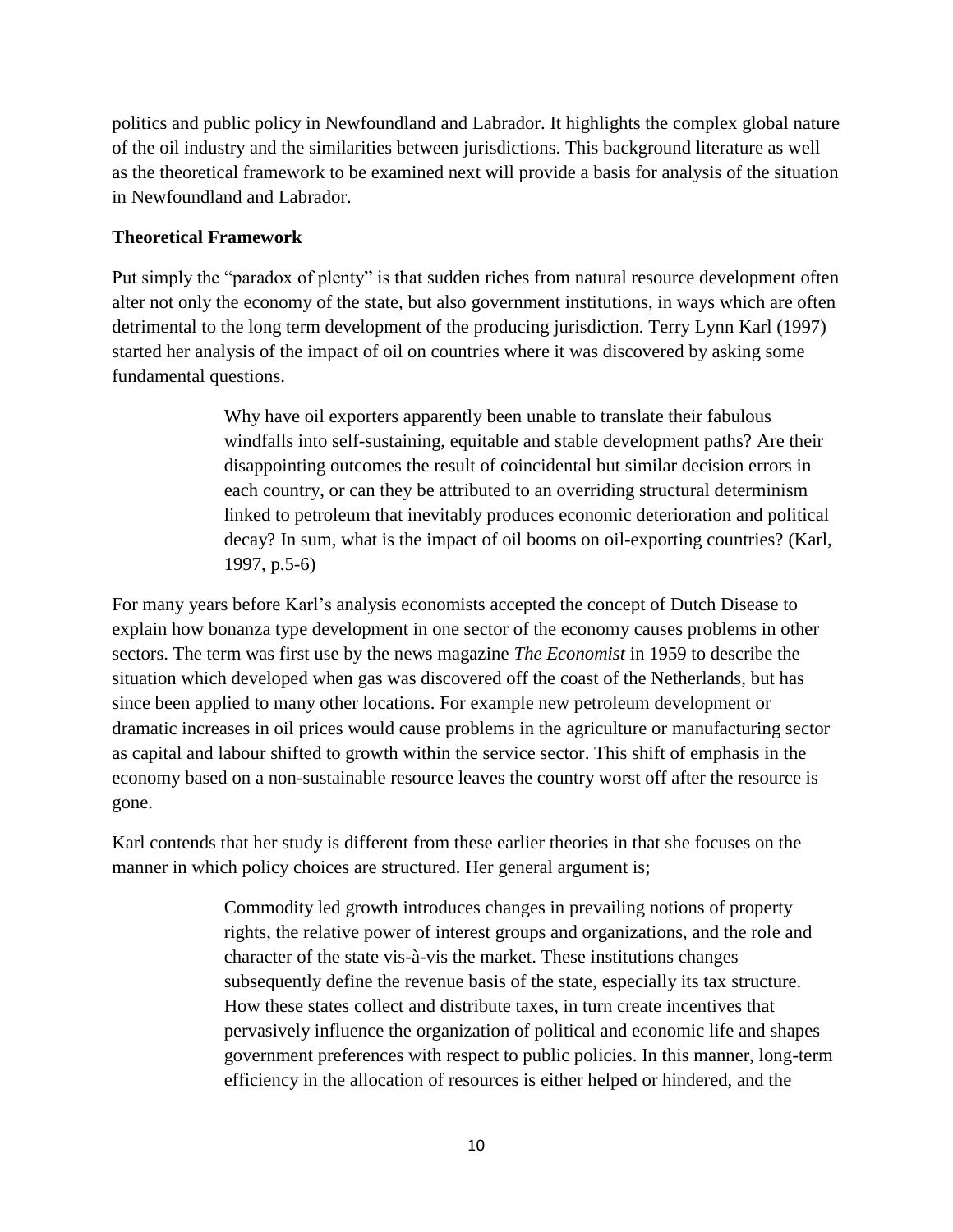diverse development trajectories of nations are initiated, modified, or sustained. (Karl, 1997, p. 7)

As well as setting out the general theory Karl provides a detailed case study of Venezuela to illustrate the application of her theory to a petro-state and then broadens it again to examine the effect of booms in comparative perspective.

In her examination of the Venezuelan case she notes at the beginning that "petro-states are built on what already exists". In Venezuela this involves a political culture characterized by the rule of a single strongman and the need for strong central authority. Oil had several impacts which exasperate tendencies which already exist. Oil had the impact of: (1) retarding the development of a state's ability to have functional public institutions; (2) it led to a higher centralization of authority in the executive; and (3) the expansion of the state created a permanent predominance of the public sector (p. 89- 91).

# **Methods:**

This is a case study of the province of Newfoundland and Labrador in relation to how oil development has impacted politics and public policy. It makes comparisons to other jurisdictions and uses Karl's (1997) paradox of plenty as a theoretical framework. Policy documents, media reports, statements by politicians, exchanges in the House of Assembly and various other sources are used to construct an overall understanding of the impact on politics and public policy in the province.

There has been much academic debate surrounding the strengths and weaknesses of the case study approach (Ragin & Becker, 1992; Stake, 2005). Talking about the strengths of the case study many academics note that they support reflection, rethinking and allow the reader to judge what findings are applicable to their situation. Both Yin (1994) and Tillis (1997) highlight that this method enables researchers to explain both the process and outcome of a phenomenon through complete observation, reconstruction and analysis of the case under investigation. Stake (2005) categorized case studies into three types based on methodological orientation: intrinsic, instrumental, and collective. The intrinsic case study is undertaken to get a better understanding of one particular case. The instrumental case study is examined to "provide insight into an issue or to redraw a generalization" (p. 445). The collective case study is an extension of the instrumental study involving several cases. It is often difficult to distinguish between these various methodological orientations as Stake explained in describing the difference between the intrinsic and instrumental case study:

The case still is looked at in depth, its contexts scrutinized and its ordinary activities detailed, but all because this helps us pursue the external interest.…We simultaneously have several interests, particular and general. There is no hard-and-fast line distinguishing intrinsic case study from instrumental, but rather a zone of combined purpose. (p. 445)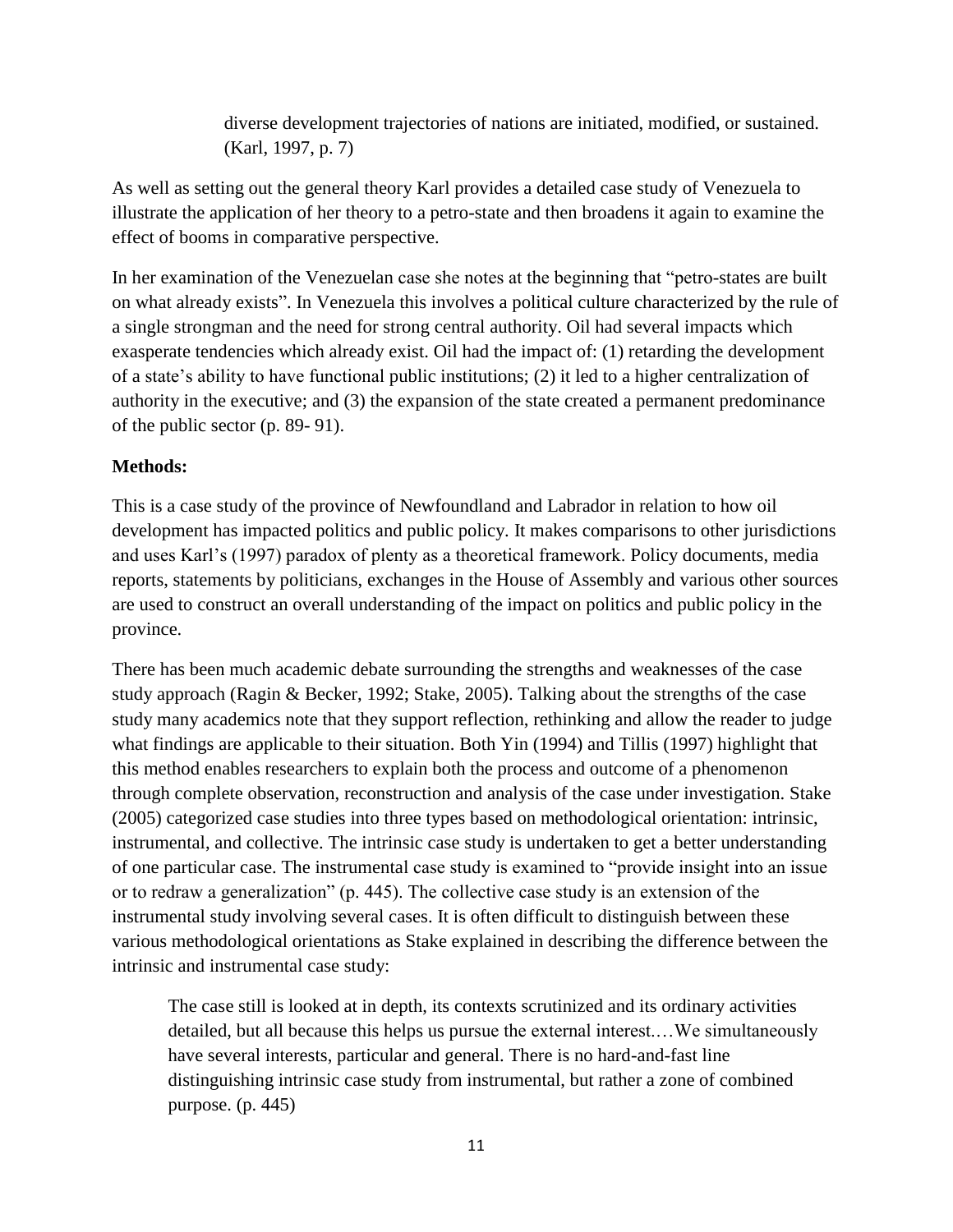### **The Case:**

Before embarking on an examination of this case it is important to give some background and historical context on the jurisdiction to be examined. Newfoundland and Labrador has a sparse population of 514,536 (Statistics Canada, 2011) spread over a huge geographic area. The province is located on the east coast of Canada, with the island portion of the province located in the Gulf of St. Lawrence and the larger Labrador portion on the Canadian mainland. The total area of the province is 405,720 square kilometres, which is more than three times the total of the other Atlantic Provinces (Nova Scotia, New Brunswick, and Prince Edward Island). The early settlement patterns of the province were influenced by the reliance on the fishing industry, which resulted in most of the population being widely spread in small communities along the over 17,000 kilometres of coastline (O'Flaherty, 1999). The enormous but sparsely populated area of Newfoundland and Labrador, with its severe geographic and climatic conditions, has posed a number of challenges to the delivery of government services.

The Province has a history of economic hardship and an over dependence on the volatile fishing industry (Cadigan, 2009). The first permanent European settlers came as migrant workers involved in the summer fishery and started to overwinter in the fishing stations to protect onshore fish drying facilities. Over years the local population grew, government services evolved and the local economy expanded while remaining focused mainly on the fishery. Government had transitioned from administration by British naval officers to colonial status and eventual responsible government in 1855. Repeated attempts to diversify the economy in manners that had been successful in other jurisdictions in North America failed in Newfoundland and Labrador with the debt from railway construction and the WWI war effort placing a huge burden on the economy of the nation. With default on the debt being a real possibility and a British commissioned report condemning the political culture and administration of the country outside assistance was needed. In 1934 the government of Newfoundland agreed to be replaced by a non-democratic commission appointed by Britain. In 1948 the economy and the fiscal situation of the government had improved considerably and two referendums were held to decide if the province would continue as a commission, return to being an independent country or join the Canadian confederation. A very slim majority in the second referendum voted for union with Canada and Smallwood as the leader of the pro-confederate forces in the new province was soon after elected Premier and dominated provincial politics for the next 22 years (Gwyn, 1972; Horwood, 1989).

Oil exploration off the coast of Newfoundland and Labrador began with magnetometer and seismic refraction surveys conducted from aircraft in the 1960s. These surveys revealed that the offshore geology was different from that of the mainland and had potential for oil and gas. On February 4, 1966 in the House of Assembly Premier Smallwood announced the first "deep-water drilling" off the coast. His comments at that time started a long period of anticipation and a building of expectations that has lasted over three decades before the first oil production.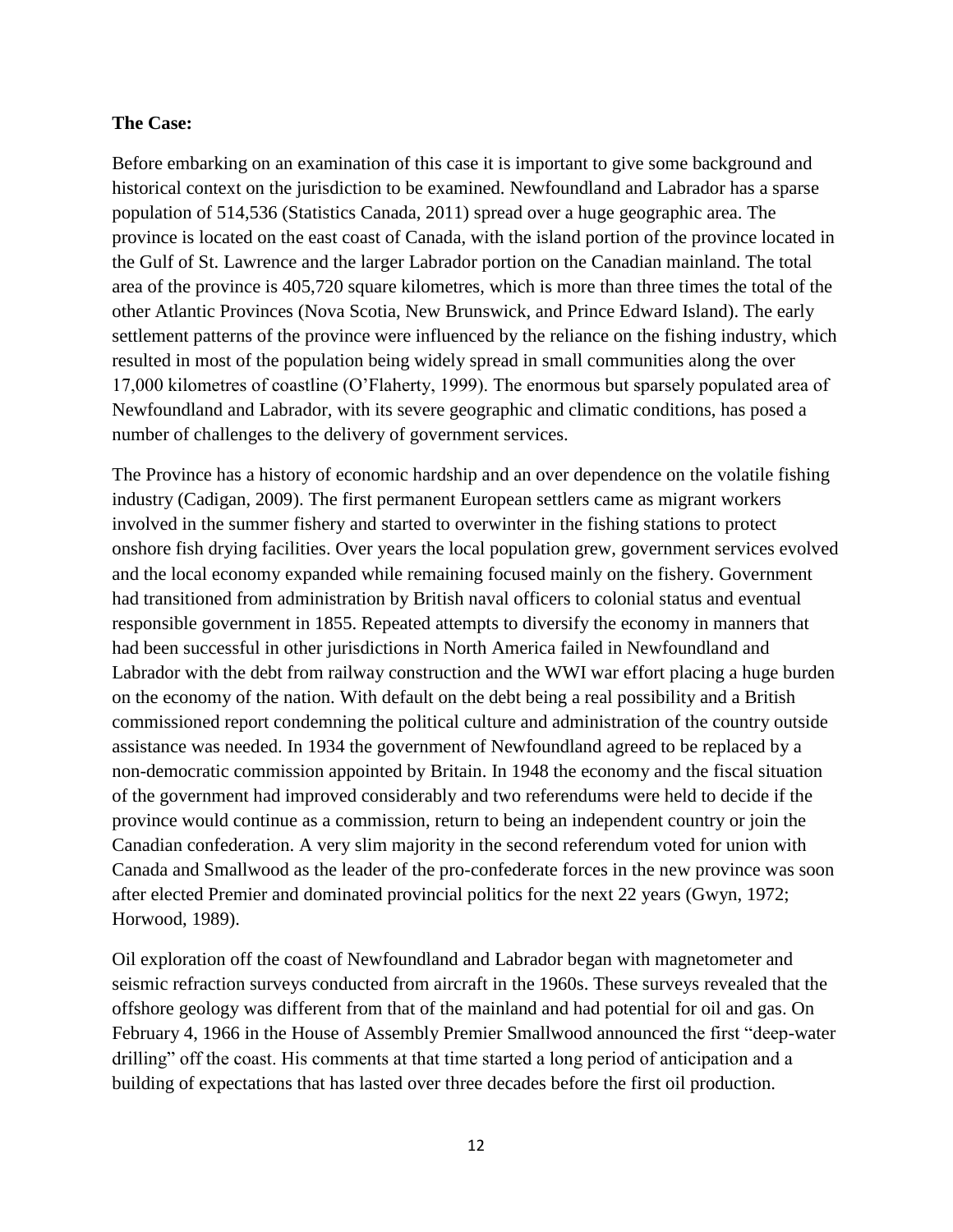Mr. Speaker, I am quite sure that I speak for this House and for all Newfoundlanders when I say that our hopes and prayers will be with these people in their attempt to find oil and gas. If they find either, it is their plan to lay pipe lines along the ocean floor from the wells to the shore of Newfoundland. In that case Newfoundland herself would promptly become an extremely important oil centre in North America. (House of Assembly Hansard, Newfoundland, Feb. 4, 1966 afternoon session)

The first two wildcat wells drilled by Amoco and Imperial Oil did not live up to these expectations and the companies stopped to reconsider their exploration program (Western Miner, October 1983). In the Spring of 1971 Smallwood was again touting the enormous potential which existed in oil and gas during the budget speech in the House of Assembly.

> Mr. Speaker, if Divine Providence put the oil and gas in the earth lying off our shores, and in the earth on this Island and Labrador, if these riches exist, they can be found and they can be developed. If they are found and developed then nothing is surer than this; namely, that Newfoundlanders are going to see an enormous new source of employment and wealth. (House of Assembly Hansard, Newfoundland, April 28, 1971)

The May 1971 edition of *The Newfoundland Government Bulletin* had on its front page a picture of the new drill rig SEDCO I which would resume active drilling off the coast of the province that summer. The Premier had visited Louisiana with a delegation from the Province to observe offshore oil activity and much of that edition was comprised of pictures of the Newfoundland delegation on this exploratory mission. There were also many facts and statistics about the importance of the petroleum industry to the economy of Louisiana and the potential it held in Newfoundland.

The activity off Newfoundland and Labrador in the early 70's was driven as well in part by the promising signs of oil and gas which were being shown near Sable Island off Nova Scotia (Meek & Beaton, 2010). An article in the *Globe and Mail* on February 19, 1973 illustrates the mood at the time and foreshadows the long and bitter dispute between the federal and provincial government over ownership and highlights the heightened expectations.

> The prospect of Newfoundland becoming, virtually overnight, a prosperous and affluent province – from a classic have-not to a classic have – may sound like one of the wilder pipe dreams of Joseph Smallwood a few years ago, but in fact it is closer to reality than fantasy. (Globe and Mail, February 19, 1973)

The article also noted that even Smallwood's dispatch of two deep-sea divers to walk the floor of the Grand Banks and claim the resources there for the province could not diminish concerns about ownership of the offshore resources.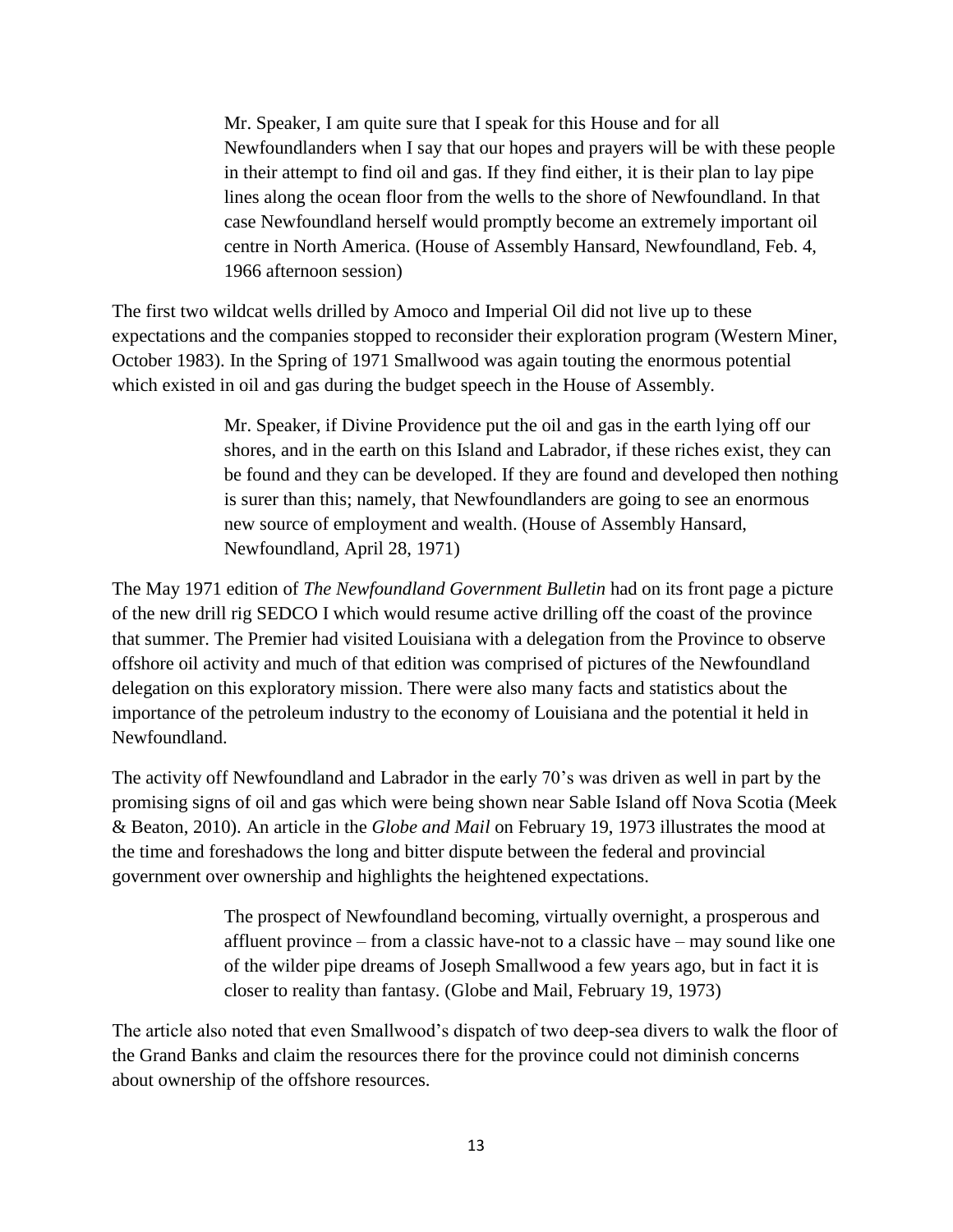The first fears raised about jurisdiction issues happened in 1967 when the Supreme Court of Canada ruled that British Columbia did not own subsea resources off the west coast of the country. In the 1970s, prior to any commercial discovery off Newfoundland and Labrador, a small group of advisors in the provincial Department of Mines and Energy were developing a petroleum development policy. This assertive approach would be carried forward by Brian Peckford who was Minister of the Department before he became Premier. During the Premiership of Frank Moores a white paper and draft regulations were produced which claimed 75 percent of government revenues from offshore oil production and established claims on offshore areas.

By the end of 1974 there had been 40 dry holes drilled on the Grand Banks. This lack of success, the escalating drilling costs and jurisdictional disputes between the federal and provincial government slowed interest in exploration (Western Miner, October 1983). Despite a slowdown several new wells were drilled partly due to the incentives offered through the Petroleum Incentive Payments (PIP) exploration grants which were part of the National Energy Program. After the discovery of the Hibernia oilfield in 1979 and the real possibility of commercial development the wrangling between the Federal and Provincial governments intensified. Newfoundland formally claimed ownership of the resource, while the federal government maintained its position that it owned the oil fields.

While there was a brief glimmer of hope of a quick resolution in 1979 when conservative Joe Clark became Prime Minister and promised to treat offshore resources the same as those on land, this was dashed with the defeat of that minority government in February of 1980. The return of the Liberals under Prime Minister Pierre Trudeau signaled a period of bitter public bargaining and political manoeuvring. The first round of talks three months after the election between Newfoundland Energy Minister Leo Barry and his federal counterpart, Marc Lalonde ended in failure. During January and February of 1981 talks resumed but failed again. Barry resigned as Energy Minister over a dispute with Peckford on energy policy and shortly after his resignation crossed the floor of the House to become leader of the provincial Liberal Party. His replacement as provincial Energy Minister William Marshall met with Lalonde in October of that year but they were not able to reach an agreement and despite attempts by the Province to continue the discussions they were receiving no response from the federal government on new proposals. Recognizing his strong support at home in his battle with the federal government, Peckford called a snap election on April 6, 1982, asking for a mandate to negotiate with Ottawa. He won an overwhelming victory with 44 of the 52 seats in the provincial legislature.

His huge electoral success did nothing to quiet the political satirists writing in the provincial media in their year-end opinion pieces. Rex Murphy highlighted Premier Peckford's use of the dispute with Ottawa and the promise of future oil riches to deflect attention from current problems in the provincial economy. Writing about Peckford he says;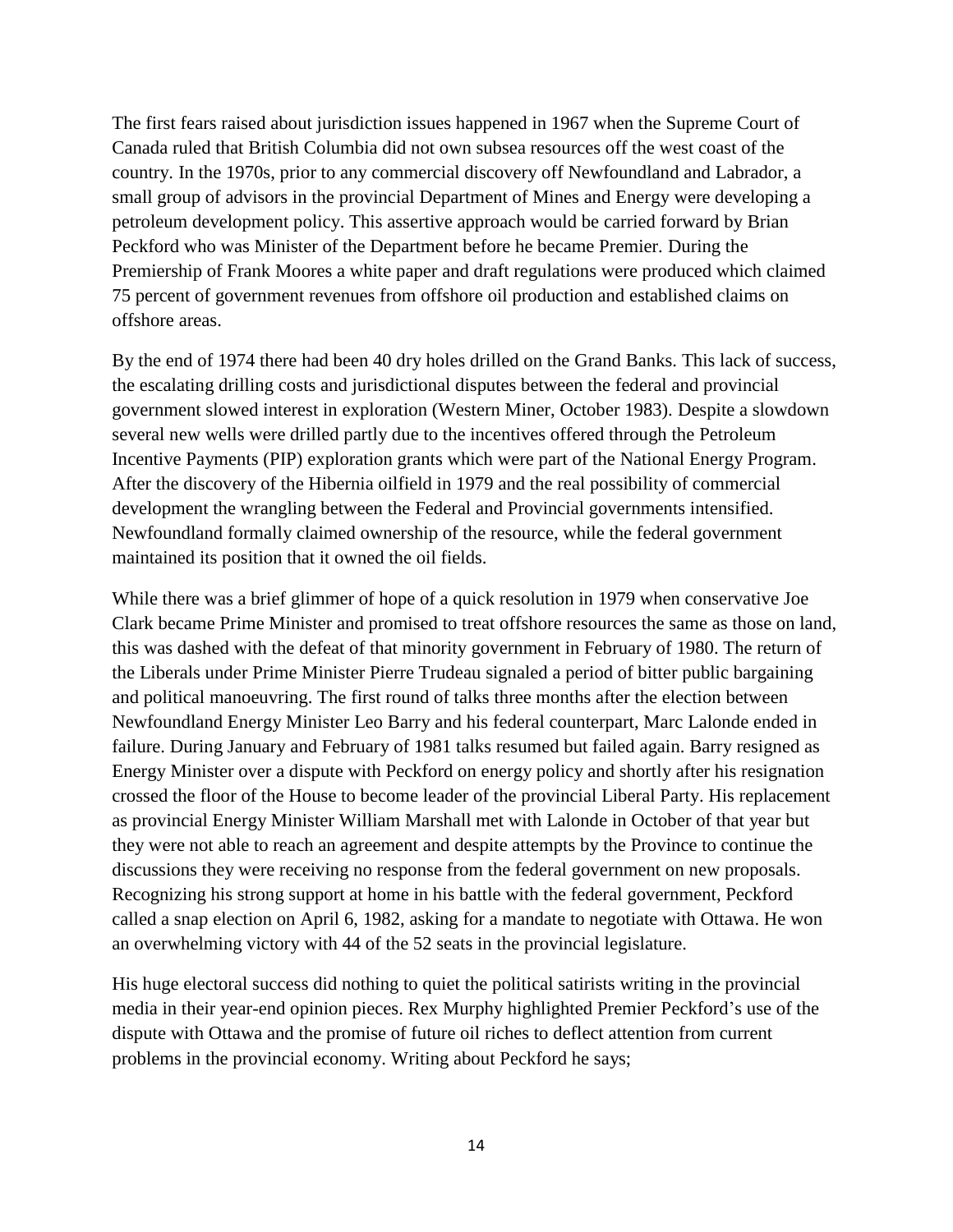It seems, to me at least, that for a while he had come to regard the press conference in some uniquely private vein, as an instrument of economic recovery. For the press conference and in particular ventilations of high rage against Ottawa, seemed his only weapon in the combat with the province's daily declining industries and economy. (Murphy, This Week, Dec.20, 1982)

Another columnist, Ray Guy, known in Newfoundland and Labrador for his optimistic nature and cheerful disposition took to criticizing the government for not preparing properly for the impending boom. In one column he lamented the lack of proper money storage facilities in the province.

> Can you imagine the mess when Glad Bags stuffed full of \$20s start to pile up in front yards and on sidewalks for want of proper storage. … the terrible burden of riches will, I fear, be the most grievous problem facing us in the 1983. Yet still we hope. With the help of Providence, grinding poverty may continue to be ours. (Ray Guy, This Week, Dec. 20, 1982)

The federal government seemed to be similarly unmoved by Peckford's overwhelming victory in the election, there was no immediate change in the federal government's position if anything the dispute became more entrenched. On May 19, 1982, the federal government announce they would take the ownership issue to the Supreme Court of Canada. In response Premier Peckford declared a provincial day of mourning and encouraged everyone in the province to wear black armbands. The deadlock was again broken when in December of that year, new federal Energy Minister Jean Chretien remarked that there might still be some possibility for a negotiated deal for Newfoundland which was different from that reached with Nova Scotia. While talks resumed again and were initially optimistic during early 1983 they eventually came to a standstill later that year.

In 1983 during the bitter dispute for ownership Premier Peckford released a book, *The Past in the Present: A personal Perspective on Newfoundland's Future* where he outlined the key role which he thought oil and gas revenue could have for the future of the province.

> In seeking a better standard of living, Newfoundland is equally determined to preserve a way of life. This province has the potential to lead Canada's economic in the future, as the West does today. … Newfoundland is determined not to lose this opportunity, but we are equally determined not to repeat past mistakes. It is not so much the oil and gas itself that is important as what it can do to provide the wherewithal to revitalize the fishery and forestry industries on which the very survival of rural Newfoundland depends. (Peckford, 1983, p. 79)

The Supreme Court of Canada ruled in March 1984 that the sub-sea resources off Newfoundland belonged to Canada. While the Peckford government was dealing with the Trudeau Liberals and the consequences of the Supreme Court decision other events were occurring which would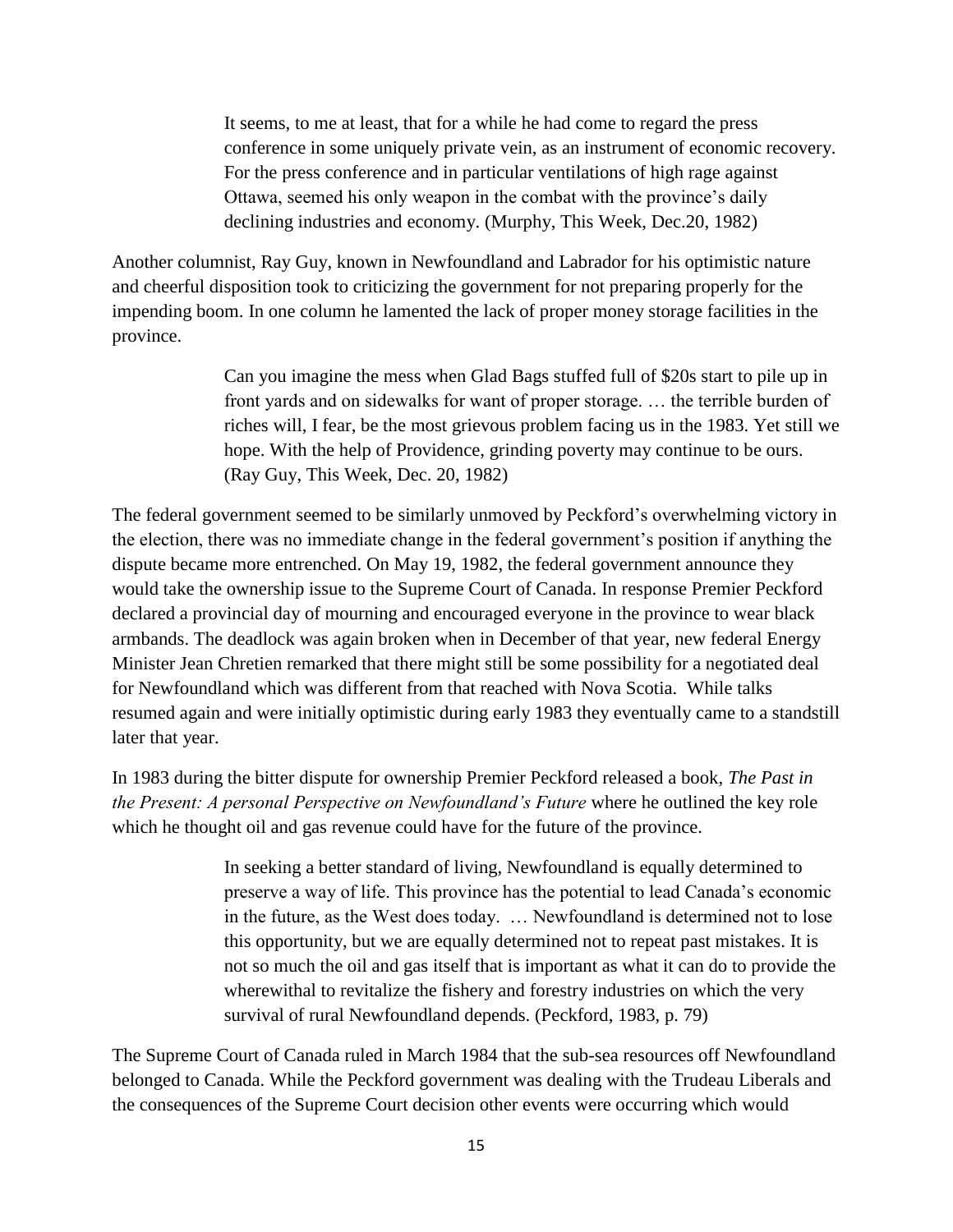change matters considerably. Brian Mulroney won the leadership of the federal Conservative Party in June, 1983. He and Premier Peckford met after that and reached a settlement on a proposed Atlantic Accord should Mulroney win the next election. This accommodating mood may have developed based on the critical support of both Peckford and Crosbie for Mulroney on the final ballot of the recent leadership convention. On September 4, 1984 Mulroney led the Tories to a huge election victory. Two months later Provincial Minister Marshall met the federal Energy Minister Pat Carney to work on the details of the accord. The pre-development round of the dispute between the Federal and Provincial government was resolved in February 11, 1985, when Prime Minister Brian Mulroney and Premier Brian Peckford signed the Atlantic Accord. The agreement gave both governments equal partnership in the management of offshore oil and gas resources and gave the province access to revenues from offshore development similar to those received by western provinces from land-based oil and gas. This agreement between the two levels of government cleared the way for the signing of the development agreement with the consortium of companies in 1990 to proceed with the development of the Hibernia oil field.

The Wells government came to power in April of 1989 and presented a less strident nationalism and more restrained optimism about the potential of oil for the province than that previously presented by Peckford. During his time in office Wells faced not only persistent economic problems of resource dependence which had troubled the province for decades but also extremely challenging problems in the fishery and other traditional industries (House, 1999). His newly elected government faced cutbacks in transfer payments from the Federal government and with the highest per capita debt and some of the highest tax rates in the country had very little room to maneuver in terms of fiscal policy. It was in the administrations third budget in 1991, before any oil revenue was available, that some of its most "severe" measures were introduced. The government imposed significant layoffs of 1,300 permanent employees, 350 part-time employees and 350 seasonal workers. Also 500 vacant positions throughout government would be eliminated. For those who managed to retain their jobs there would be a one year wage freeze. Throughout his administration Wells preached the balanced budget approach and the need to live within our means and the need to have the "political courage to restrict current expenditures to levels of current revenue" (Government of Newfoundland and Labrador, Budget 1991).

One of the few bright spots in the provincial economy was the Hibernia project which was in the construction phase. The \$5.2 billion project was going ahead and the oil companies had agreed to a gravity based system (GBS) which resulted in more jobs in the province. It was seen as the long awaited start of a new industry for the province and a new source of much needed revenue for the ailing economy. Given this glow of optimism around the project, the news in 1992 that Gulf Oil was withdrawing its 25% stake in the project and the project was in doubt became a matter of great concern in the province. Based on this development the remaining partners reduced expenditures and work on the project slowed as the search for a new partner went on. After a year, with no replacement partner being found for the Gulf Oil share the federal government agreed to purchase an 8.5% share in the project, a new partner Murphy Oil took a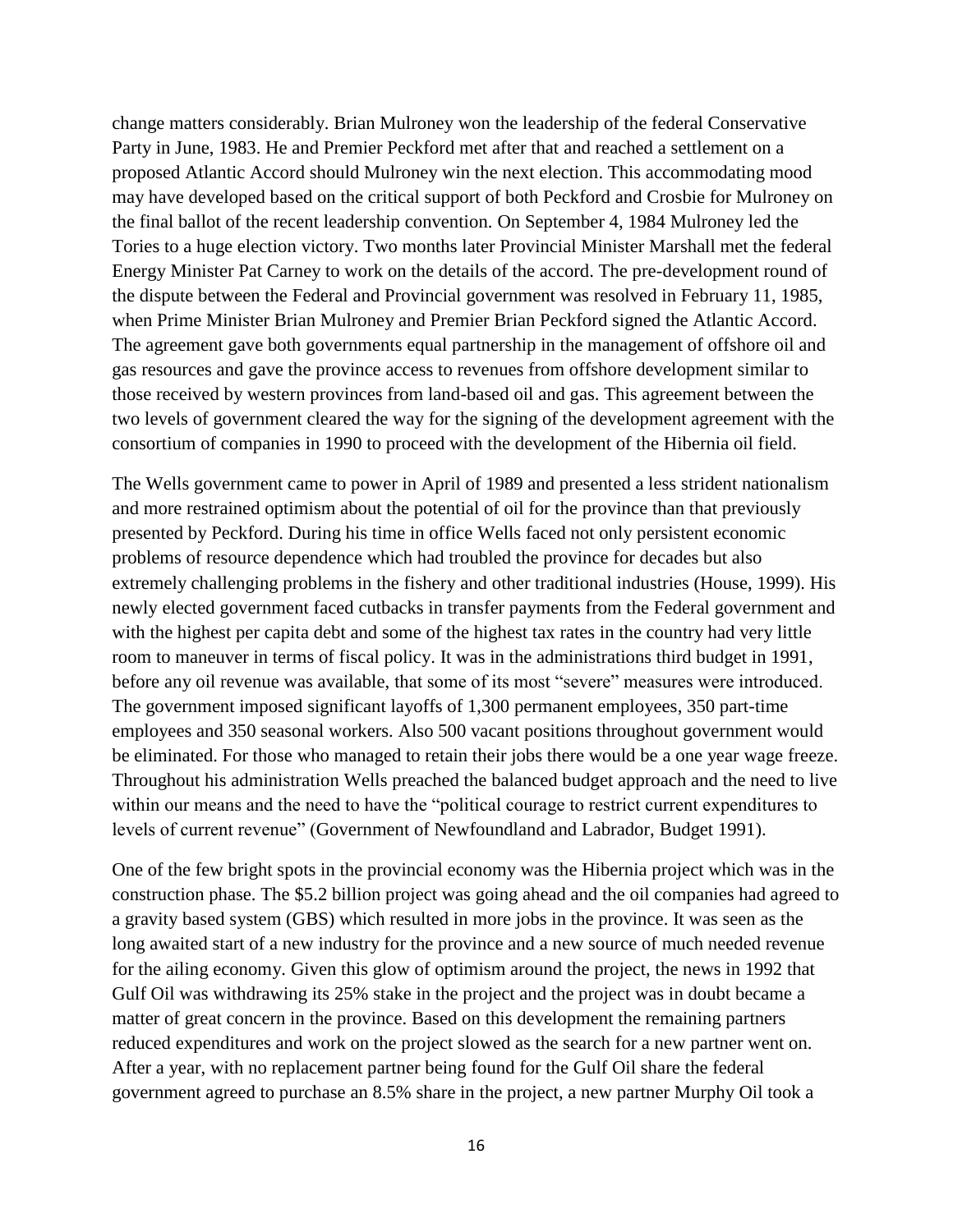6.5% share in the project and the remaining partners divided the rest of project. With oil prices hovering between \$13 and \$20 a barrel companies were still very doubtful about proceeding with the project. Without the huge government investment it is unlikely that the project would have proceeded when it did.

Despite the fact that Hibernia was producing oil when Williams came to office in 2003 because of the extremely low oil prices very few benefits were coming into the provincial treasury. In his first year of office he was fact faced with a severe fiscal situation which required the government bringing in wage freezes for public employees and cuts to some programs. As Williams challenged Prime Minister Martin during the 2004 federal election campaign and subsequently pressed the federal government to fulfil these commitments he tapped into politically popular themes in the politics of Newfoundland and Labrador. Possibly because of the minority government circumstances faced by the Martin Liberals, Williams was able to pressure the federal government for a more lucrative agreement on oil revenue. This victory which was further enhanced, when oil prices subsequently soared, resulting in huge amounts of revenue for the province. Later the nationalist crusade continued as Williams launched an attack on the minority government of Stephen Harper over the claw-backs of equalization payments related to the increasing oil revenues. This eventually led to a bitter Anything But Conservative (ABC) campaign during the 2008 federal election which resulted in no conservative MPs being elected in the province.

## **Analysis of the Newfoundland and Labrador case**

In examining the case of Newfoundland and Labrador we use the theoretical framework for the study and also the literature reviewed as a guide. Karl (1997) notes that oil development impact countries in several ways, exasperating tendencies which already exist. The "paradox of plenty" is that sudden riches from natural resource development often alter not only the economy of the state, but also government institutions, in ways which are often detrimental to the long term development of the producing jurisdiction.

As the provincial economy becomes more prosperous as a result of oil only a few people raise questions about the provinces dependence on oil revenue. In the most recent Audit of the Province's Financial Statements the Auditor General noted that "there are concerns for the sustainability of current and future expenditure requirements and the impact on future generations of Newfoundlanders and Labradorians if sufficient revenues are not available so that these requirements can continue to be met" (Government of Newfoundland and Labrador, Auditor General's Report, January 2012). For the year ending 31 March 2011, 37.6% of all provincial source revenues came from oil royalties and the Auditor General noted this revenue source is highly volatile and subject to the possibility of significant fluctuations in world oil prices, production and foreign exchange. The report also noted that diversification of the economy is important to the future of the Province and that this is especially true given the volatility of oil revenue and the fact that oil in a non-renewable resource. Despite this fact that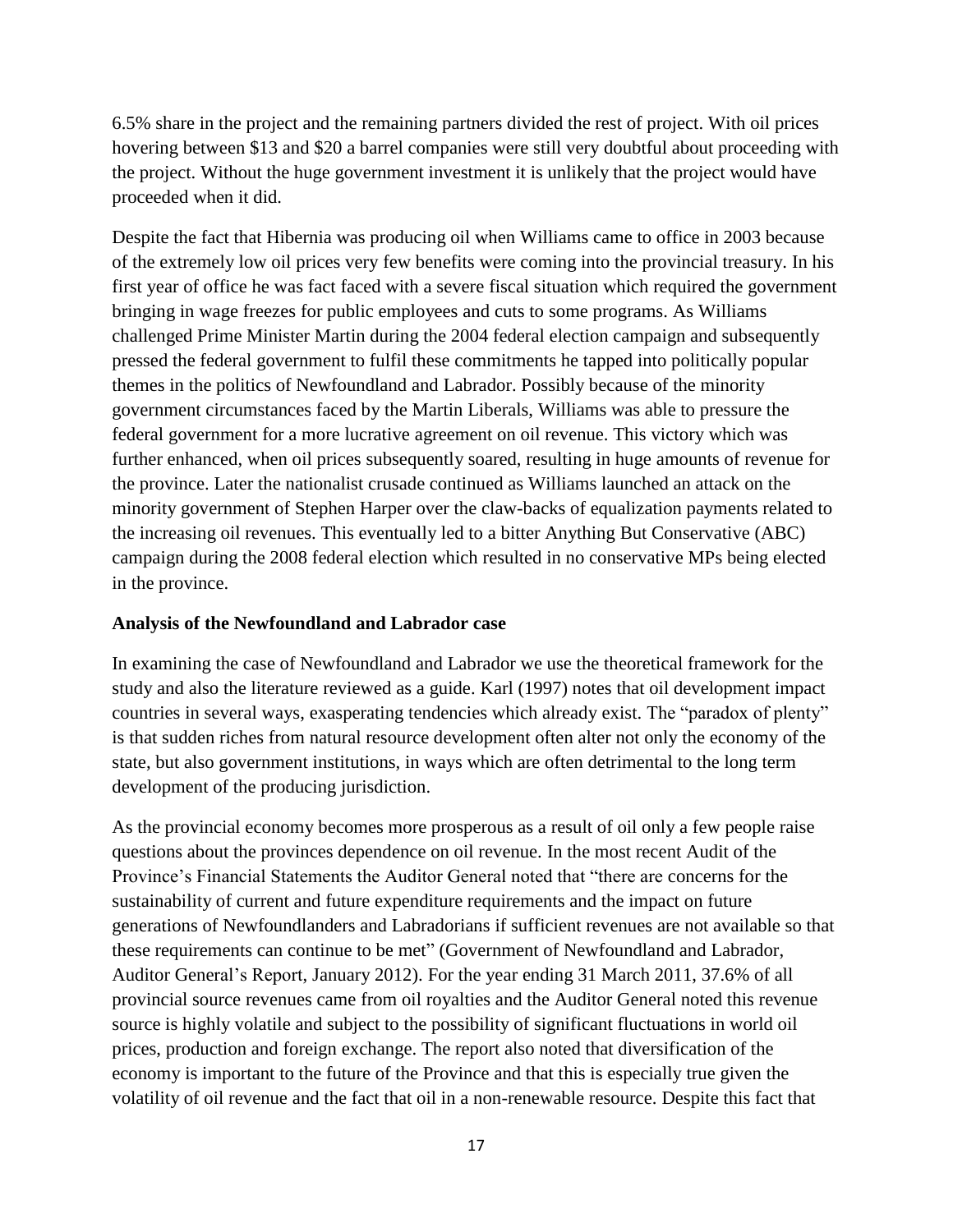government budgeted \$200.2 million over the last five years for programs related to diversification (Business Attraction and Comprehensive Economic Development) over the last five years, the actual expenditure totalled only \$60.5 Million, or 30% of the amount budgeted.

The examination of this case illustrates the growing assertiveness of the provincial government in dealing with both the federal government and oil companies. Comparing the Hibernia and Hebron situation shows how international events greatly influence the provincial government's ability to achieve its objections. The events around the start of Hibernia show how the region was vulnerable to uncontrollable international events. These events demonstrate how the province can be negatively impacted by these events as well as the positive impacts evident especially in the period leading up to the Hebron development agreement. A statement from the Provinces 2007 Energy Plan demonstrates the provinces recognition of its strong bargaining position in relation to future development.

> Throughout the world, oil and natural gas are becoming increasingly strategic commodities. Conventional petroleum production in many countries in maturing or is in decline. Complex geopolitical issue affect other major producing areas, such as those in the Middle East and Russia. At the same time, world demand for energy continues to rise. (Government of Newfoundland and Labrador, 2007 Energy Plan, p.16)

There is also evidence of a growing dichotomy between regions and between the rich and poor in how they are impacted by oil development. It is interesting to note a shift in the policy statements and practice of the Williams and Dunderdale administrations from the statements and practice of the Peckford administration. The statement in his 1983 book, which was also reinforced in government documents, in relation to using oil revenues to support traditional industries such as forestry and fishing and sustaining the rural way of life is no longer emphasized in the policy statements of the later administrations. In the 2003 PC Blue Book the connection between oil revenues and investing in rural areas of the province is less explicit.

> Newfoundland and Labrador, in common with other resource rich Canadian provinces, want to maximize benefits from our geological inheritance in order to end our revenue dependence on Ottawa. We also want to develop oil and gas systematically to get long-term benefits for all citizens of the Province through investment and employment opportunities and tax reductions. (Progressive Conservative Party, 2003, p.30)

In the section of the 2011 PC policy book which deals with oil and gas the focus is on efforts to "maximize benefits over the long term" (Progressive Conservative Party, 2011, p.26) and there is no mention of using revenue from the offshore to sustain rural areas of the province. These nuances in language and emphasis may be considered superficial but a further examination of government policy shows a similar contrast in policy practice. For example during the cash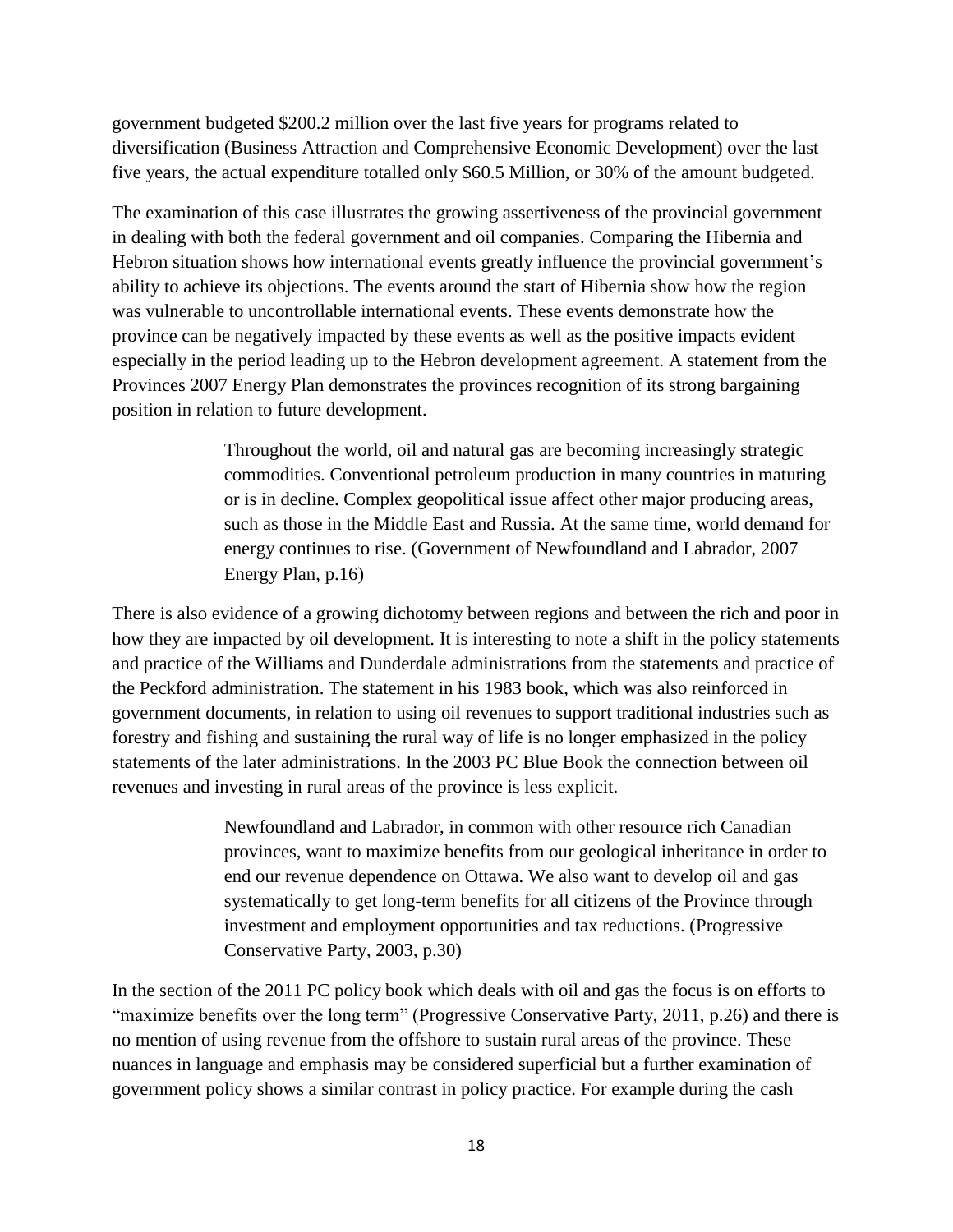strapped days of the Peckford administration in 1983 when the closure of a fish plant in Burin was announced the government came forward with revenue for a rescue plan. When the same plant was slated for closure this year, government did not seek to keep it open through further investment of public funds.

There is also evidence that government spending practices is rising to meet the public demand which exists based on expectations which had been raised in the period preceding increases in oil revenue. The provincial budget of 2006 was in stark contrast to the austere budgets which preceded it which involved cuts and cancellations of government programs. For one of the few times in the history of the province the budget was showing a surplus rather than a deficit because close to a billion dollars in expected offshore oil income. In 2007, an election year, the Minister of Finance delivered what the media refer to as a "crowd-pleasing plan" reducing personal income tax from the highest in Atlantic Canada to the lowest in Atlantic Canada as well as cutting other taxes and fees. While noting that the tax cuts were made possible by the \$1.7 billion forecasted income from non –renewable resources the Minister of Finance acknowledged to reporters that the province's long-term problems remain worrisome (CBC News, April 26, 2007). In 2008 government was able to follow through on promises it had made to public sector employees with a pay raise of 21.5% over four years. In 2009 the government announce over \$900 million in infrastructure funding and in 2010 the government announced a continuation of its infrastructure program involving over \$1 billion in expenditures. Despite the cautions about debt levels, expenditures by the provincial government have almost doubled over the last 10 years from just over 4 billion in 2002-03 to the over 8 billion estimated for this fiscal year.

One trend which Karl (1997) noted in her examination is that towards mega projects as a way of using oil revenue. For example during the building of "La Gran Venezuela" in Venezuela, state planners were frequently told that the projects they had designed were too modest and were encouraged to "think big" (p.125). One of the major projects which exhibit this trend in Venezuela, towards mega projects, was the expansion of hydroelectric capacity. In Newfoundland and Labrador government is coincidentally also pushing forward with plans for the \$6.2 billion Muskrat Falls hydroelectric project in Labrador.

The centralization of power was another trend which Karl (1997) suggest develops as a result of a huge increase in oil revenues. While these one-sided victories are nothing new in Newfoundland politics the use of oil development and revenue to eliminate political opposition at home was most evident during the Peckford and Williams administrations. As Karl (1997) would contend what happens with the politics of a jurisdiction during an oil boom is based on the structures and practices which existed before its exploitation. It is evident that there have been many lopsided victories and authoritative figures in Newfoundland's past. Smallwood is often portrayed in this way (Horwood,1989; Pottle, 1979) and it is evident from the way he dominated politics in the province for 22 years after confederation with Canada. Whereas part of Smallwood's source of power was his close relationship with the Federal government and his ability to control funds transferred to the province from this source, both Peckford and Williams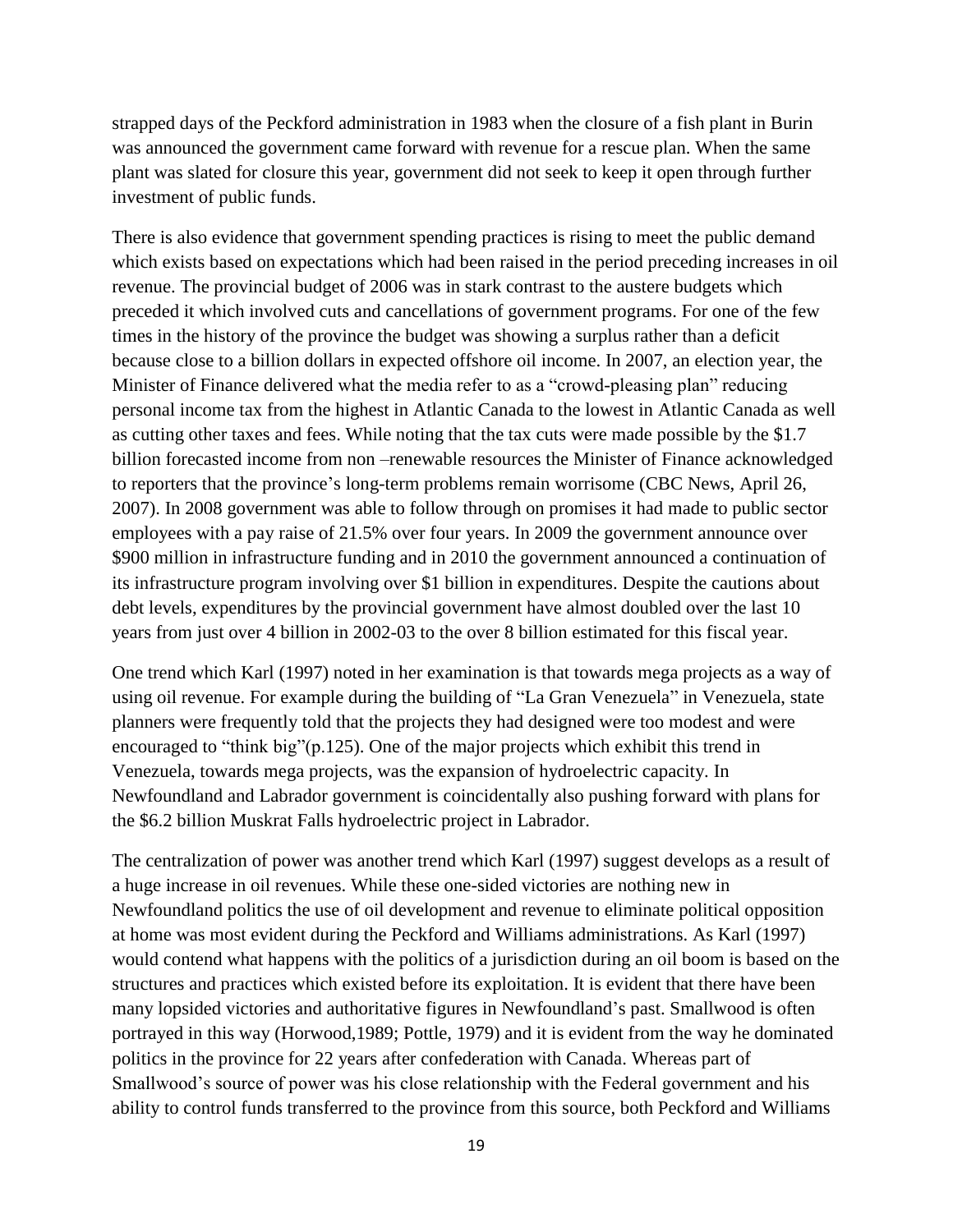skillfully presented themselves as the deliverers, sources and protectors of oil revenue in a world were outsiders were trying to deprive the province of its just benefits. After Premier Williams signed a deal with the Federal government he soared to unprecedented heights in public opinion polls with a Corporate Research Associate survey showing an 86% satisfaction rate (CBC News, March 8, 2005). Further evidence of a centralization of power can be found in the lack of activity among standing committees of the House of Assembly and the lack of a functioning Public Accounts Committee (Green, 2007). Others point to the growing influence of the provincial own energy corporation, Nalcor, within the provincial government and its lack of public accountability.

#### **Questions for Further Analysis**

Our preliminary analysis of the material present above indicates that the situation in Newfoundland and Labrador fits many of the patterns outlined in by Karl (1997) in her concept paradox of plenty. It also indicates an increase in nationalistic tendencies in the province similar to that which has been evident in other oil producing areas. However this is only an initial examination and further evidence needs to be examined to verify these finds and more fully understand the situation as it relates to oil development in Newfoundland and Labrador. Below are some questions which could be used to guide further research into this area.

- Have the development plans articulated in the 70s and 80s been followed? Have the Peckford vision of using oil to sustain the traditional way of life happened? What is the evidence in relation to oil's impact on the sustainability of rural communities?
- Writing at a time before first oil in offshore Newfoundland and Labrador Larry Pratt was very critical of the NEP, but now 27 years later it would be useful to re-evaluate some of his assertions about the NEP from the perspective of Atlantic Canada.
- How has the Nationalist mood in the province changed since the 70's and 80's and how has this impacted federal-provincial relations? Has the province been able to have more influence at the national level because of its new wealth?
- How much do uncontrollable international events determine the success of the provinces ability to press its case with the federal government and oil companies? Based on an understanding of these factors could the province maximize it success by tailoring its demands based on circumstances and proper timing?
- How does the province work with other provinces within the federation to exert pressure on the federal government to achieve its objectives? Given the attempts of the new Premier of Alberta to have a dialogue about a new Energy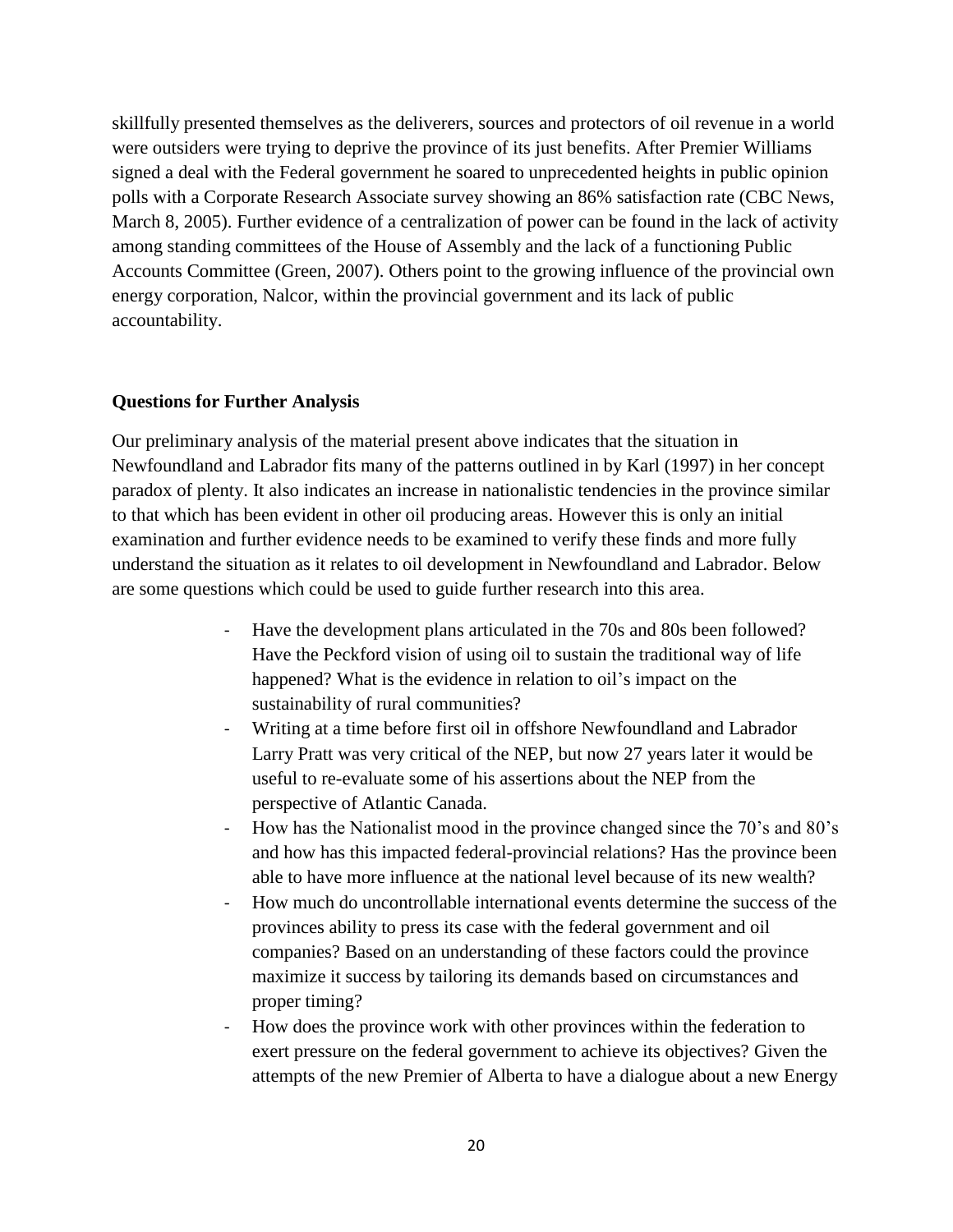Policy it would be timely to explore these issues from the perspective of Newfoundland and Labrador.

- How do events in National politics such as minority government situations or good working relationships determine the ability of the provincial government to press its case successfully?
- Given the tendencies and circumstances of Newfoundland and Labrador what can be learned from other jurisdictions such as Alberta, Norway, Scotland, countries in the Middle East, Venezuela or countries in Africa. What lessons can be learned by the province in terms of controlling expenditures, capturing spin-off opportunities and positioning the province for the time when the resource revenues are exhausted?

## **Conclusion:**

The randomness of nature and developments in the world economy has resulted in a valuable resource being located off the coasts of Newfoundland and Labrador. Politics and public policy decisions taken by the government of the province will determine in many ways the lasting impacts which will result from this non-renewable resource. This paper has highlighted some pitfalls which have led to oil being a curse in some jurisdictions and it highlights some commonalities which can be found in the case of Newfoundland and Labrador. Unlike the series of events which led to the development of this resource the policies for its development need not be random and uncontrolled.

# **Reference List**

Bower, T. (2009). *Oil: Money, Politics, and Power in the 21st Century*. New York: Grand Central Publishing.

Cadigan, S. (2009). *Newfoundland and Labrador: A history*. Toronto: University of Toronto Press.

CBC News (March 8, 2005). *\$2.6B deal sends William soaring in polls*.

Clark, R. (1986). *Contrary Winds: Essays on Newfoundland Society in Crisis*. St. John's: Breakwater Books.

Crosbie, J.C. (1997). *No Holds Barred: My Life in Politics*. Toronto: McClelland & Steward.

Deffeyes, K. ((2005). *Beyond Oil: the View from Hubbert's Peak*. New York: Hill and Wang.

Downey, M. (2009). *Oil 101*. Wooden Table Press

Dunning, T. (2008). *Crude Democracy: Natural Resource Wealth and Political Regimes*. New York: Cambridge University Press.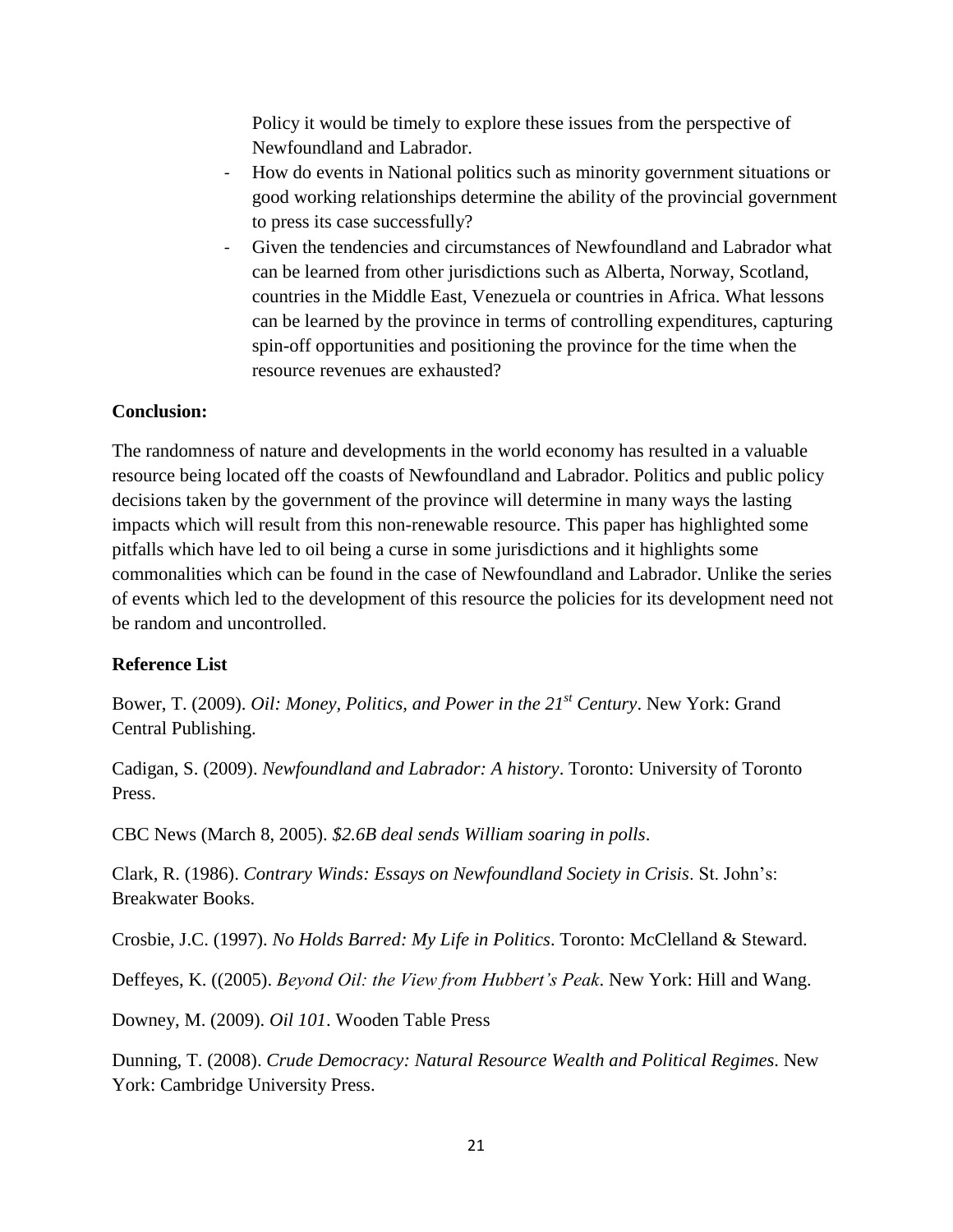Fossum, J. E. (1997). *Oil, the State, and Federalism: The Rise and Demise of Petro-Canada as a Statist Impulse*. Toronto: University of Toronto Press.

Freese, B. (2003). *Coal: A Human History*. Cambridge: Perseus Books.

Fusco, L. (2006). *Energy Policy Development in the Globalized World: A Comparison of the USA, Canada, Britain and Norway*. Occasional Paper # 1 of the Project, Oil, Power and Dependency: Global and Local Realities of the Offshore Oil Industry in Newfoundland and Labrador.

Fusco, L. (2007). *Offshore Oil: An overview of Development in Newfoundland and Labrador*. Occasional Paper #2 of the Project, Oil, Power and Dependency: Global and Local Realities of the Offshore Oil Industry in Newfoundland and Labrador.

Galenson, W. (1986). A *Welfare State Strikes Oil*. Lanham, MD: University Press of America.

Ghazvinian, J. (2007). *Untapped: The Scramble for Africa's Oil*. New York: Harcourt.

Globe and Mail (February 19, 1973). *Newfoundland Oil: Problems behind the bright prospects*.

Government of Newfoundland and Labrador (2012). *The Economy*, Budget Document.

Government of Newfoundland and Labrador (2012), Auditor General's Report, January.

Government of Newfoundland and Labrador (2007). *Focusing our Energy: Energy Plan*.

Government of Newfoundland and Labrador (1991). Budget Speech.

Green, D. (Commissioner) (2007). *Rebuilding Confidence: Report of the Review Commission on Constituency Allowances and Related Matters.* Government of Newfoundland and Labrador.

Guy, R. (December 20, 1982). Picking out the bright spots. *This Week*.

Gwyn, R. (1972). *Smallwood: The Unlikely Revolutionary*. Toronto: McClelland and Stewart.

Harrison, and Laxer, G. (1995). *The Trojan Horse: Alberta and the Future of Canada*. Montreal: Black Rose Books.

Harvie, C. (1994). *Fool's Gold: The Story of North Sea Oil*. London: Hamish Hamilton.

Heinberg, R. ((2005). *The Party's Over: Oil, War and the Fate of Industrial Societies*. Gabriola Island, BC: New Society Publishers.

Hiller, H. (1987). Dependence and Independence: Emergent Nationalism in Newfoundland. *Ethnic and Racial Studies*, 10(3).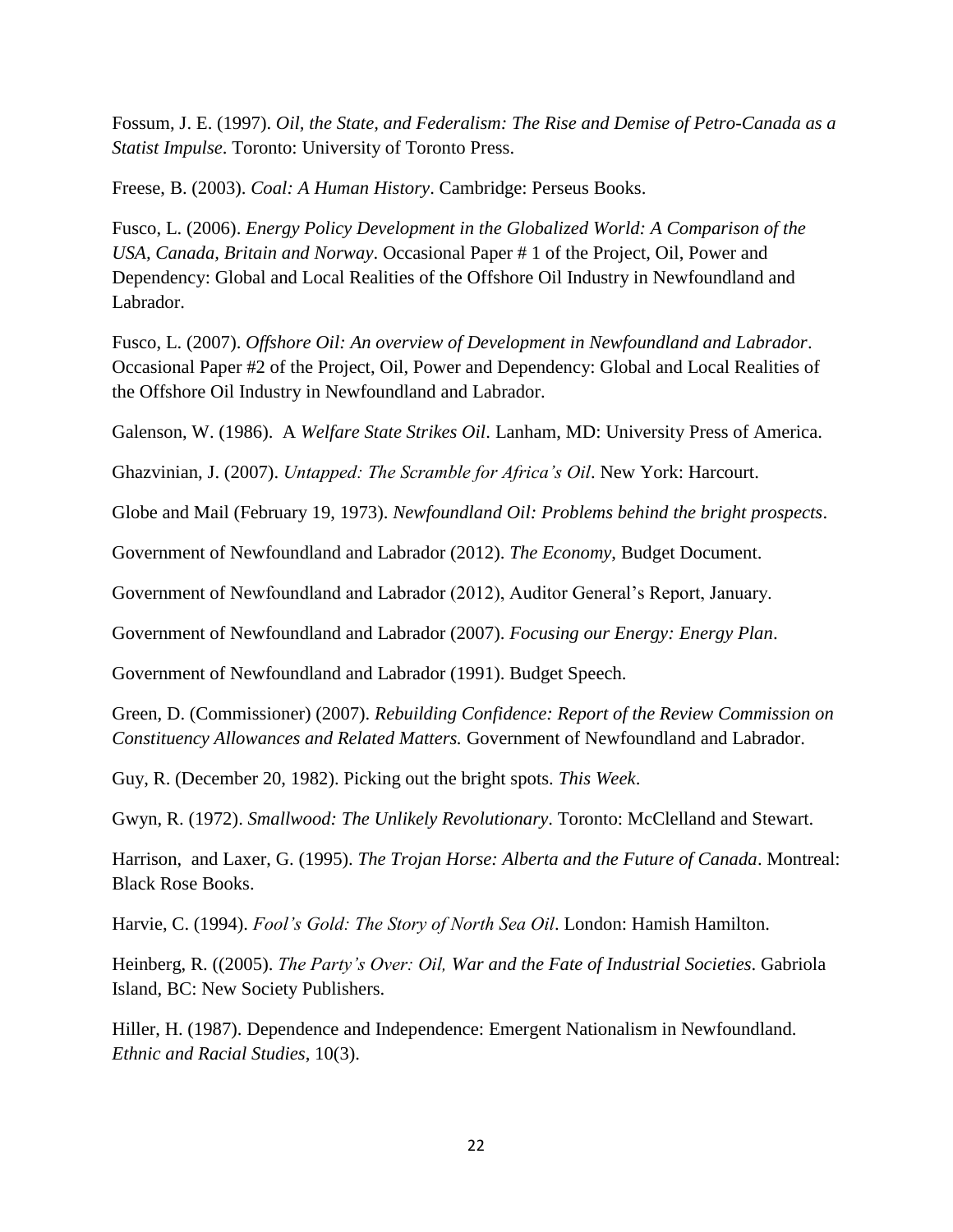Horwood, H. (1989). *Joey: The Life and Political Times of Joey Smallwood*. Toronto: Stoddart Publishing.

House, J.D. (1999). *Against the Tide: Battling for Economic renewal in Newfoundland and Labrador*. Toronto: University of Toronto Press.

House, J.D. (1985). *The Challenge of Oil: Newfoundland's Quest for Controlled Development*. St.John's: ISER Books.

House, J.D. (1982). Premier Peckford, Petroleum Policy, and Popular Politics in Newfoundland and Labrador. *Journal of Canadian Studies*, 17(2).

Hirsch, R.L., Roger Bezdek and Rober Wendling (2005). *Peaking of World Oil Production: Impacts, Mitigation, & Risk Management*. Report to US Department of Energy.

Karl, T.L. (1997). *The Paradox of Plenty: Oil Booms and Petro-States*. Los Angeles: University of California Press.

Le Riche, T. (2006). *Alberta's Oil Patch: The People, Politics & Companies*. Folklore Publishing.

Luong, P.J. and Weinthal, E. ., (2010). *Oil is not a Curse: Ownership Structure and Institutions in Soviet Successor States*. New York: Cambridge University Press.

Marland, A. (2010) Masters of our own Destiny: The Nationalist Evolution of Newfoundland Premier Danny Williams. *International Journal of Canadian Studies*. 42 (p.155-181).

Murphy, R. (December 20, 1982). If they're working keep'em moving. *This Week*.

O'Flaherty, P. (1999). *Old Newfoundland: A history to 1843*. St. John's, NL: Long Beach.

Overton, J. (1979). Towards a Critical Analysis of Neo-Nationalism in Newfoundland, pp.219- 49 in Robert J. Bryan and R. James Sacouman (eds.), *Underdevelopment and Social Movements in Atlantic Canada*. Toronto: New Hogtown Press.

Peckford, B. (1983). *The Past in the Present: A Personal Perspective on Newfoundland's Future*. St.John's: Harry Cuff Publications.

Pottle, H. (1979). *Newfoundland: Dawn Without Light: Politics, Power and the People in the Smallwood Era*. St. John's, NL: Breakwater Publishers

Pratt, L. (1985). *Energy, Regionalism and Canadian Nationalism*. Newfoundland Studies, Vol.1(2).

Progressive Conservative Party (2003). *Real Leadership: The new approach*. 2003 Blue Book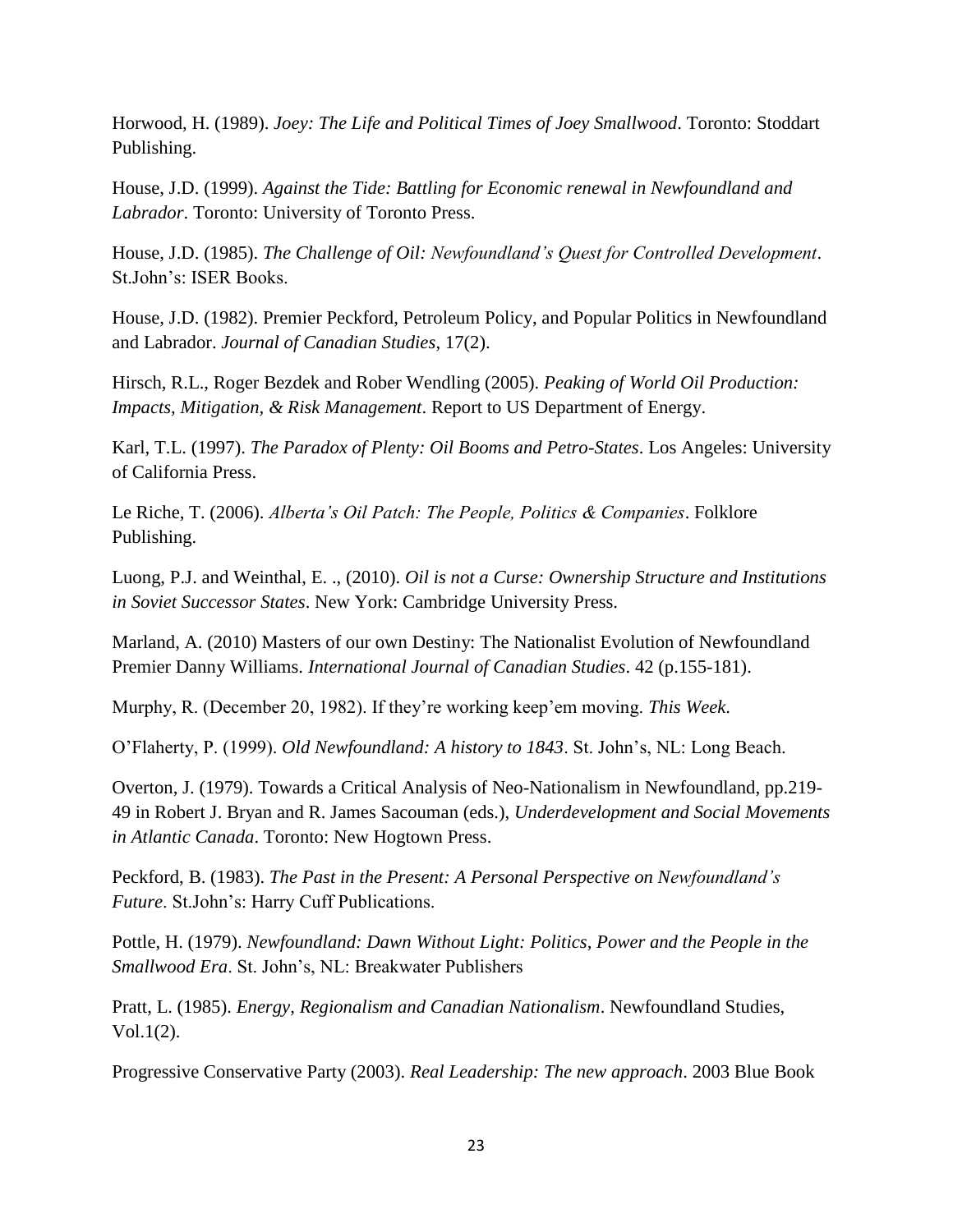Progressive Conservative Party (2011). *New Energy*. 2011 Blue Book

Ragin, C., & Becker, H. (Eds), (1992). *What is a Case? Exploring the foundations of social inquiry*. Cambridge: Cambridge University Press.

Rovinshky, D. (1998). *The Ascendancy of Western Canada in Canadian Policy Making*. Center for Strategic and International Studies Policy Paper in the Americas.

Rowe, B. (2010). *Danny Williams: The war with Ottawa*. St. John's: Flanker Press.

Sampson, A. (1975). *The Seven Sisters: the great Oil Companies and the World they Made*. New York: Viking Press.

Shaxson, N. (2008). *Poisoned Wells: The Dirty Politics of African Oil*. New York: Palgrave MacMillan.

Simmons, M. (2005). *Twilight in the Desert: The Coming Saudi Oil Shock and the world Economy*. Hoboken, N.J.:John Wiley & Sons.

Sinclair, P. (2008). *An Ill Wind Blowing Some Good: Dispute Over Development of the Hebron Oilfield off Newfoundland*. Occasional Paper of the Project, Oil, Power and Dependency: Global and Local Realities of the Offshore Oil Industry in newfoundland and Labrador.

Smil, V. (2010). *Energy Myths and Realities: Bringing Science to the Energy Policy Debate*. Washington: The AEI Press.

Stake, R. (2005).Qualitative case studies. In N.Denzin & Y. Lincoln (Eds.), *Handbook for qualitative research* (3<sup>rd</sup> ed., pp. 443-466). Thousand Oaks, CA: Sage.

Statistics Canada (2011). *Census population count*. Retrieved from http://www12.statcan.gc.ca/census-recensement/index-eng.cfm on March 9, 2012.

Tertzakian, P. (2009). *The end of Energy Obesity: Breaking today's energy addiction for a prosperous and secure tomorrow*. New Jersey: John Wiley & Sons.

Tertzakian, P. (2006). *A Thousand Barrels a Second: The Coming Oil Break Point and the Challenges Facing an Energy Dependent World*. New York: McGraw-Hill.

Thurber, M. and Istad, B., (2010). *Norway's Evolving Champion: Statoil and the Politics of State Enterprise*. Working paper # 92, Program on Energy and Sustainable Development. The Freeman Spogli Institute for International Studies at Stanford University.

Western Miner (1983). *Newfoundland: History of offshore Exploration*, October.

Wood, D. (1985). *The Lougheed Legacy*. Toronto, Key Porter Books.